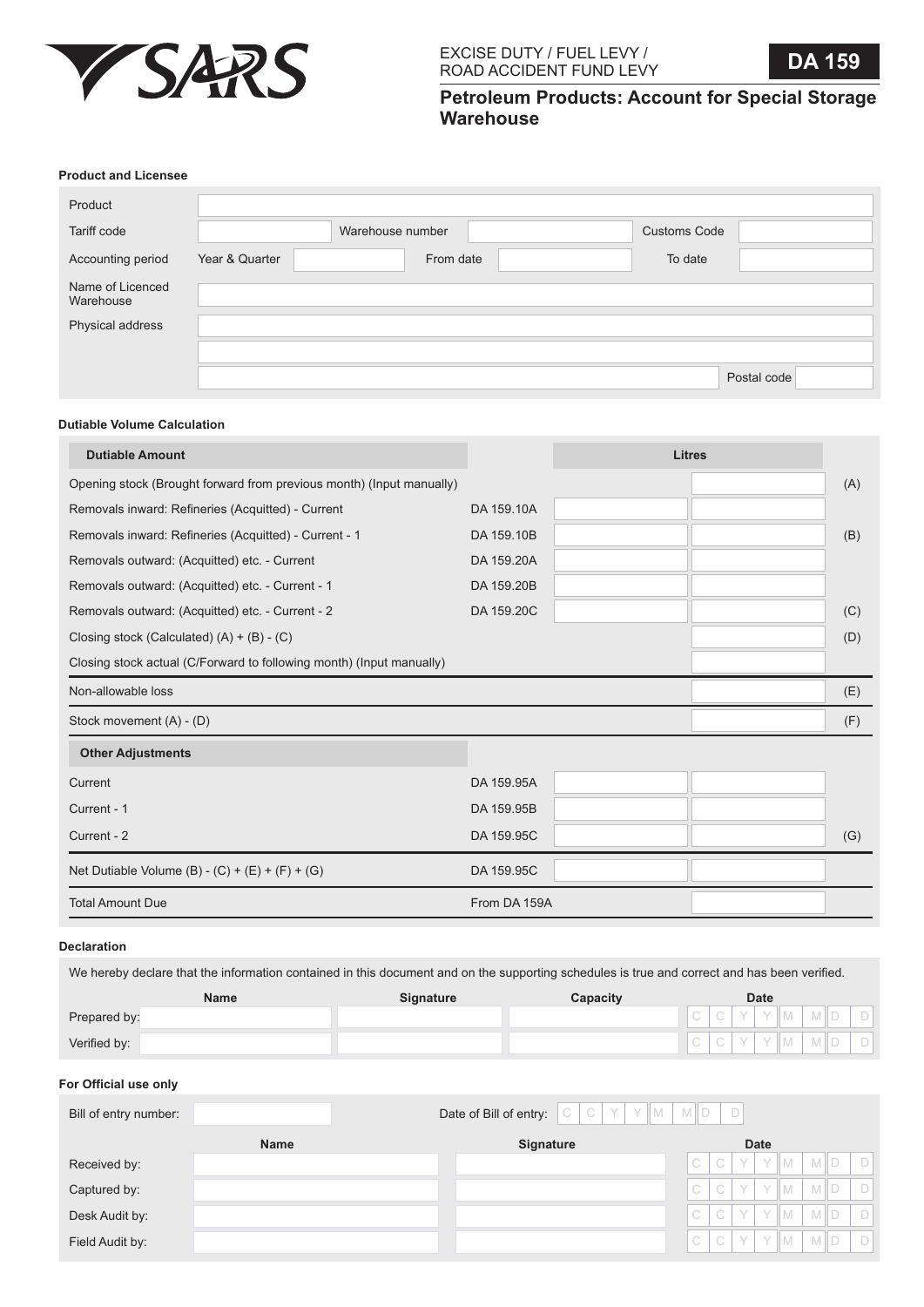

**Petroleum Products: Duty Calculation**

### **Product and Licensee**

| Product                       |                |                  |           |                     |             |
|-------------------------------|----------------|------------------|-----------|---------------------|-------------|
| Tariff code                   |                | Warehouse number |           | <b>Customs Code</b> |             |
| Accounting period             | Year & Quarter |                  | From date | To date             |             |
| Name of Licenced<br>Warehouse |                |                  |           |                     |             |
| Physical address              |                |                  |           |                     |             |
|                               |                |                  |           |                     |             |
|                               |                |                  |           |                     | Postal code |

### **Duty Calculation**

| <b>Dutiable Amount</b>                                              |                | <b>Litres</b> |
|---------------------------------------------------------------------|----------------|---------------|
| Net dutiable volume - Current (DA159.10A - DA159.20A + DA159.95A)   | A <sub>1</sub> |               |
| Net dutiable volume - Current-1 (DA159.10B - DA159.20B + DA159.95B) | A2             |               |
| Net dutiable volume - Current-2 (DA159.10C - DA159.20C + DA159.95C) | A <sub>3</sub> |               |
| Non allowable loss per DA159 - Current                              | A <sup>4</sup> |               |
| Stock movement - Current                                            | A <sub>5</sub> |               |
| Net dutiable volume (per DA159)                                     |                |               |

# **Calculation of Duty and Levy**

| <b>Total amount due</b> |                                   |                                   | <b>To DA159</b>                       |  |  |
|-------------------------|-----------------------------------|-----------------------------------|---------------------------------------|--|--|
| Road Accident Fund Levy | (Current + Current-1 + Current-2) |                                   |                                       |  |  |
| Fuel Levy               | (Current + Current-1 + Current-2) |                                   |                                       |  |  |
| <b>Excise Duty</b>      |                                   | (Current + Current-1 + Current-2) |                                       |  |  |
| <b>Totals</b>           |                                   |                                   |                                       |  |  |
| Road Accident Fund Levy | Rate:                             | (K)                               | $(A3)$ x $(K) = R$                    |  |  |
| Fuel Levy               | Rate:                             | (J)                               | $(A3) \times (J) = R$                 |  |  |
| <b>Excise Duty</b>      | Rate:                             | (H)                               | $(A3) \times (H) = R$                 |  |  |
| Current - 2             |                                   |                                   |                                       |  |  |
| Road Accident Fund Levy | Rate:                             | (G)                               | $(A2) \times (G) = R$                 |  |  |
| Fuel Levy               | Rate:                             | (F)                               | $(A2)$ x $(F) = R$                    |  |  |
| <b>Excise Duty</b>      | Rate:                             | (E)                               | $(A2)$ x $(E) = R$                    |  |  |
| Current - 1             |                                   |                                   |                                       |  |  |
| Road Accident Fund Levy | Rate:                             | (D)                               | $[(A1) + (A4) + (A5)] \times (D) = R$ |  |  |
| Fuel Levy               | Rate:                             | (C)                               | $[(A1) + (A4) + (A5)] \times (C) = R$ |  |  |
| <b>Excise Duty</b>      | Rate:                             | (B)                               | $[(A1) + (A4) + (A5)] \times (B) = R$ |  |  |
| <b>Current</b>          |                                   |                                   |                                       |  |  |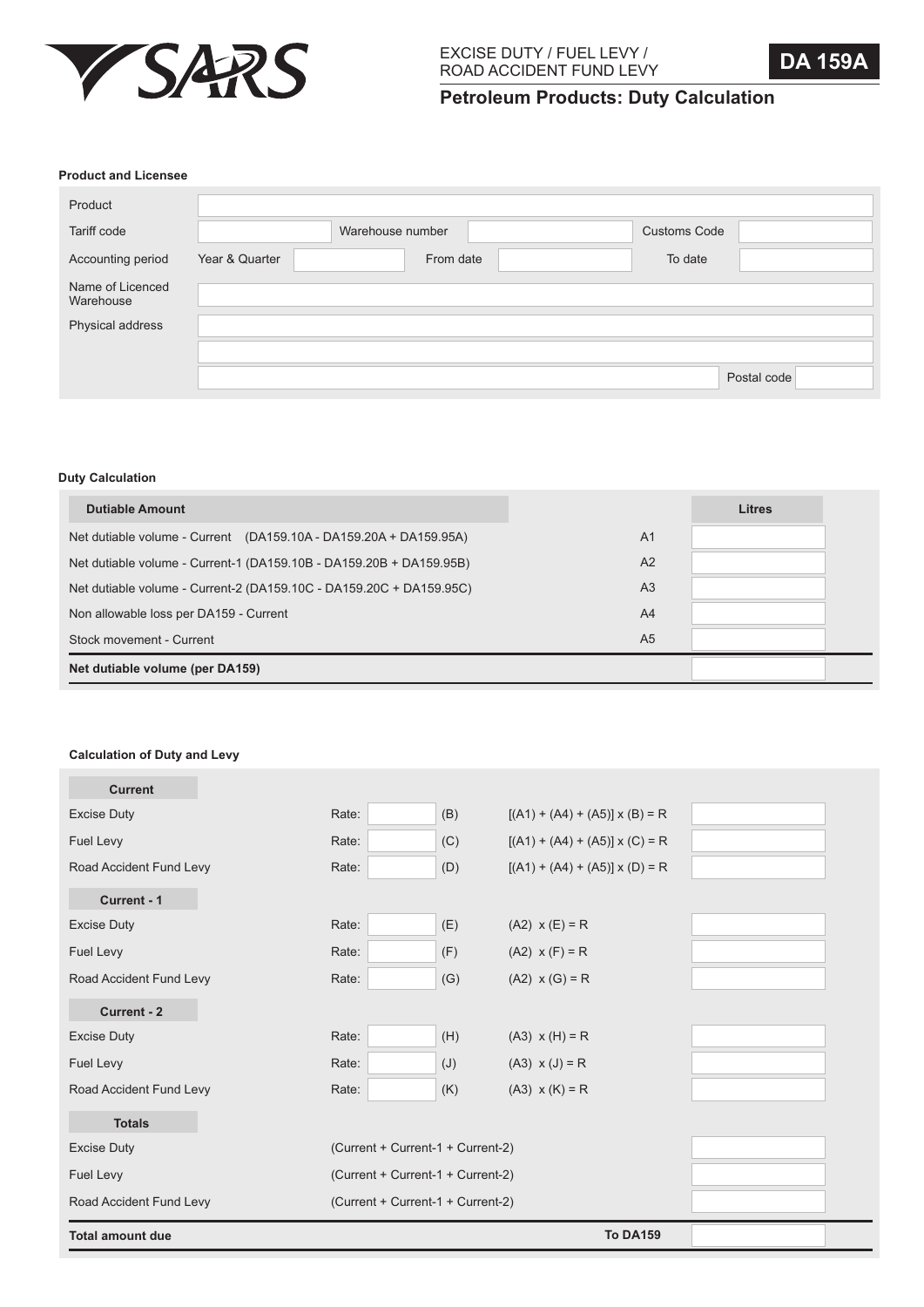



**Petroleum Products: Reason for Loss / (Gain) (Stock Reconciliation on DA159)**

### **Product and Licensee**

| Product                       |                |                  |                     |             |
|-------------------------------|----------------|------------------|---------------------|-------------|
| Tariff code                   |                | Warehouse number | <b>Customs Code</b> |             |
| Accounting period             | Year & Quarter | From date        | To date             |             |
| Name of Licenced<br>Warehouse |                |                  |                     |             |
| Physical address              |                |                  |                     |             |
|                               |                |                  |                     |             |
|                               |                |                  |                     | Postal code |

### **Reason for Loss / Gain:**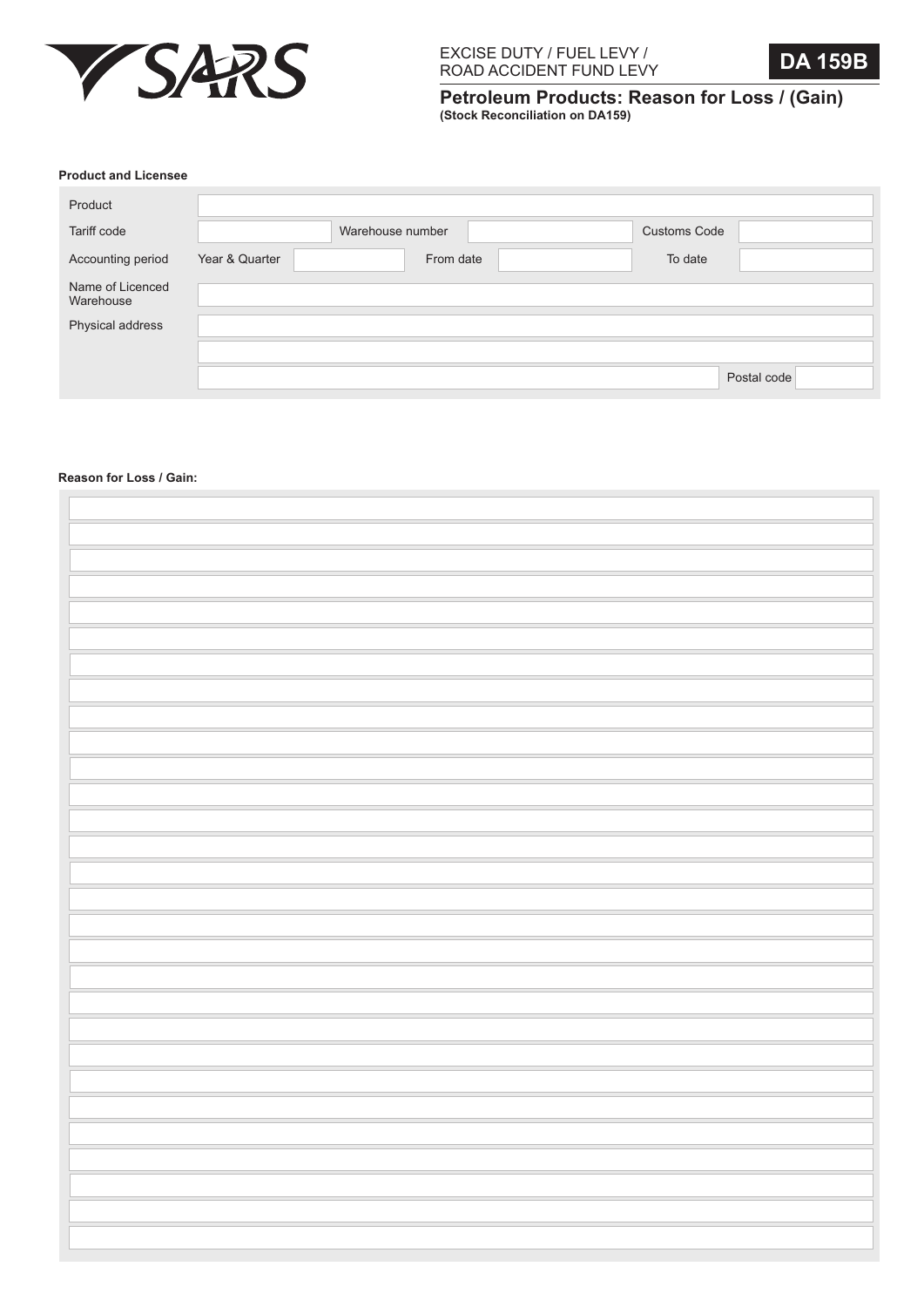

# **Petroleum Products: Removals Inward: Refineries (Acquitted) - Current**

#### **Product and Licensee**

| Product                       |                |                  |                     |             |
|-------------------------------|----------------|------------------|---------------------|-------------|
| Tariff code                   |                | Warehouse number | <b>Customs Code</b> |             |
| Accounting period             | Year & Quarter | From date        | To date             |             |
| Name of Licenced<br>Warehouse |                |                  |                     |             |
| Physical address              |                |                  |                     |             |
|                               |                |                  |                     |             |
|                               |                |                  |                     | Postal code |

# **Removals Inward: Refineries (Acquitted) - Current**

| <b>Refinery Name</b>    | <b>Document No.</b> | Date            | <b>Litres</b> |
|-------------------------|---------------------|-----------------|---------------|
|                         |                     | CCYY-MM-DD      |               |
|                         |                     | CCYY-MM-DD      |               |
|                         |                     | CCYY-MM-DD      |               |
|                         |                     | CCYY-MM-DD      |               |
|                         |                     | CCYY-MM-DD      |               |
|                         |                     | CCYY-MM-DD      |               |
|                         |                     | CCYY-MM-DD      |               |
|                         |                     | CCYY-MM-DD      |               |
|                         |                     | CCYY-MM-DD      |               |
|                         |                     | CCYY-MM-DD      |               |
|                         |                     | CCYY-MM-DD      |               |
|                         |                     | CCYY-MM-DD      |               |
|                         |                     | CCYY-MM-DD      |               |
|                         |                     | CCYY-MM-DD      |               |
|                         |                     | CCYY-MM-DD      |               |
|                         |                     | CCYY-MM-DD      |               |
|                         |                     | CCYY-MM-DD      |               |
|                         |                     | CCYY-MM-DD      |               |
|                         |                     | CCYY-MM-DD      |               |
|                         |                     | CCYY-MM-DD      |               |
|                         |                     | CCYY-MM-DD      |               |
|                         |                     | CCYY-MM-DD      |               |
|                         |                     | CCYY-MM-DD      |               |
|                         |                     | CCYY-MM-DD      |               |
|                         |                     | CCYY-MM-DD      |               |
|                         |                     | CCYY-MM-DD      |               |
|                         |                     | CCYY-MM-DD      |               |
| <b>Total amount due</b> |                     | <b>To DA159</b> |               |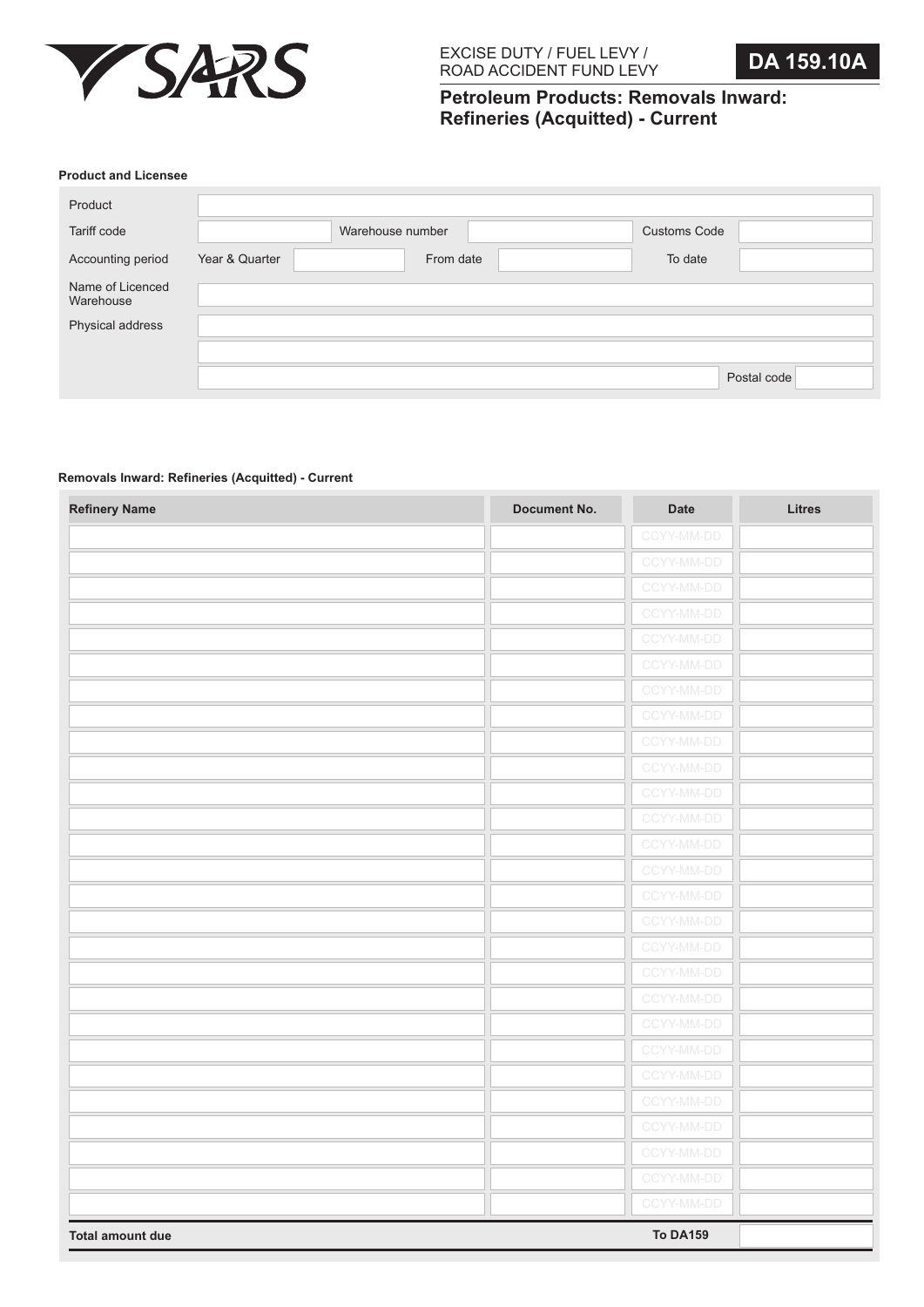

# **Petroleum Products: Removals Inward: Refineries (Acquitted) - Current-1**

#### **Product and Licensee**

| Product                       |                |                  |                     |             |
|-------------------------------|----------------|------------------|---------------------|-------------|
| Tariff code                   |                | Warehouse number | <b>Customs Code</b> |             |
| Accounting period             | Year & Quarter | From date        | To date             |             |
| Name of Licenced<br>Warehouse |                |                  |                     |             |
| Physical address              |                |                  |                     |             |
|                               |                |                  |                     |             |
|                               |                |                  |                     | Postal code |

# **Removals Inward: Refineries (Acquitted) - Current-1**

| <b>Refinery Name</b>    | <b>Document No.</b> | Date            | <b>Litres</b> |
|-------------------------|---------------------|-----------------|---------------|
|                         |                     | CCYY-MM-DD      |               |
|                         |                     | CCYY-MM-DD      |               |
|                         |                     | CCYY-MM-DD      |               |
|                         |                     | CCYY-MM-DD      |               |
|                         |                     | CCYY-MM-DD      |               |
|                         |                     | CCYY-MM-DD      |               |
|                         |                     | CCYY-MM-DD      |               |
|                         |                     | CCYY-MM-DD      |               |
|                         |                     | CCYY-MM-DD      |               |
|                         |                     | CCYY-MM-DD      |               |
|                         |                     | CCYY-MM-DD      |               |
|                         |                     | CCYY-MM-DD      |               |
|                         |                     | CCYY-MM-DD      |               |
|                         |                     | CCYY-MM-DD      |               |
|                         |                     | CCYY-MM-DD      |               |
|                         |                     | CCYY-MM-DD      |               |
|                         |                     | CCYY-MM-DD      |               |
|                         |                     | CCYY-MM-DD      |               |
|                         |                     | CCYY-MM-DD      |               |
|                         |                     | CCYY-MM-DD      |               |
|                         |                     | CCYY-MM-DD      |               |
|                         |                     | CCYY-MM-DD      |               |
|                         |                     | CCYY-MM-DD      |               |
|                         |                     | CCYY-MM-DD      |               |
|                         |                     | CCYY-MM-DD      |               |
|                         |                     | CCYY-MM-DD      |               |
|                         |                     | CCYY-MM-DD      |               |
| <b>Total amount due</b> |                     | <b>To DA159</b> |               |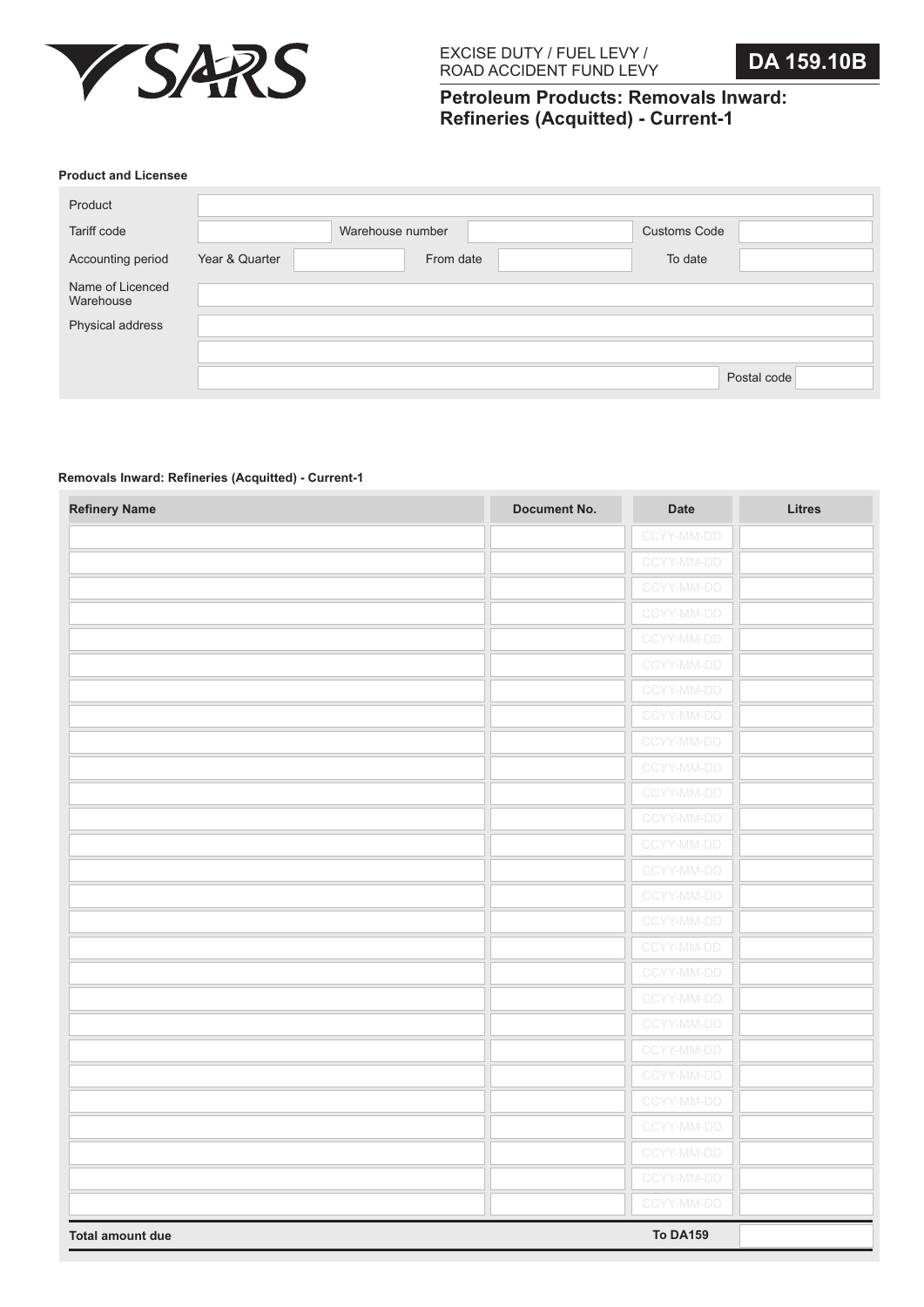

# **Petroleum Products: Removals Outward (Acquitted and Deductible) and other deductibles Current**

#### **Product and Licensee**

| Product                       |                |                  |                     |             |
|-------------------------------|----------------|------------------|---------------------|-------------|
| Tariff code                   |                | Warehouse number | <b>Customs Code</b> |             |
| Accounting period             | Year & Quarter | From date        | To date             |             |
| Name of Licenced<br>Warehouse |                |                  |                     |             |
| Physical address              |                |                  |                     |             |
|                               |                |                  |                     |             |
|                               |                |                  |                     | Postal code |

#### **Removals Outward**

| Removals Outward (Acquitted and Deductible) and other deductibles Current | <b>Litres</b>   |  |
|---------------------------------------------------------------------------|-----------------|--|
| <b>BLNS Countries: Acquitted</b>                                          | DA159.40A       |  |
| Exports/ships' stores (Foreign): Acquitted                                | DA159.50A       |  |
| Marked product removed                                                    | DA159,60A       |  |
| Product supplied in terms of item 671.01 of Schedule No. 6                | DA159.70A       |  |
| Aviation kerosene removed                                                 | DA159,80A       |  |
| Allowable losses                                                          | DA159.90A       |  |
| <b>Total Deductibles</b>                                                  | <b>To DA159</b> |  |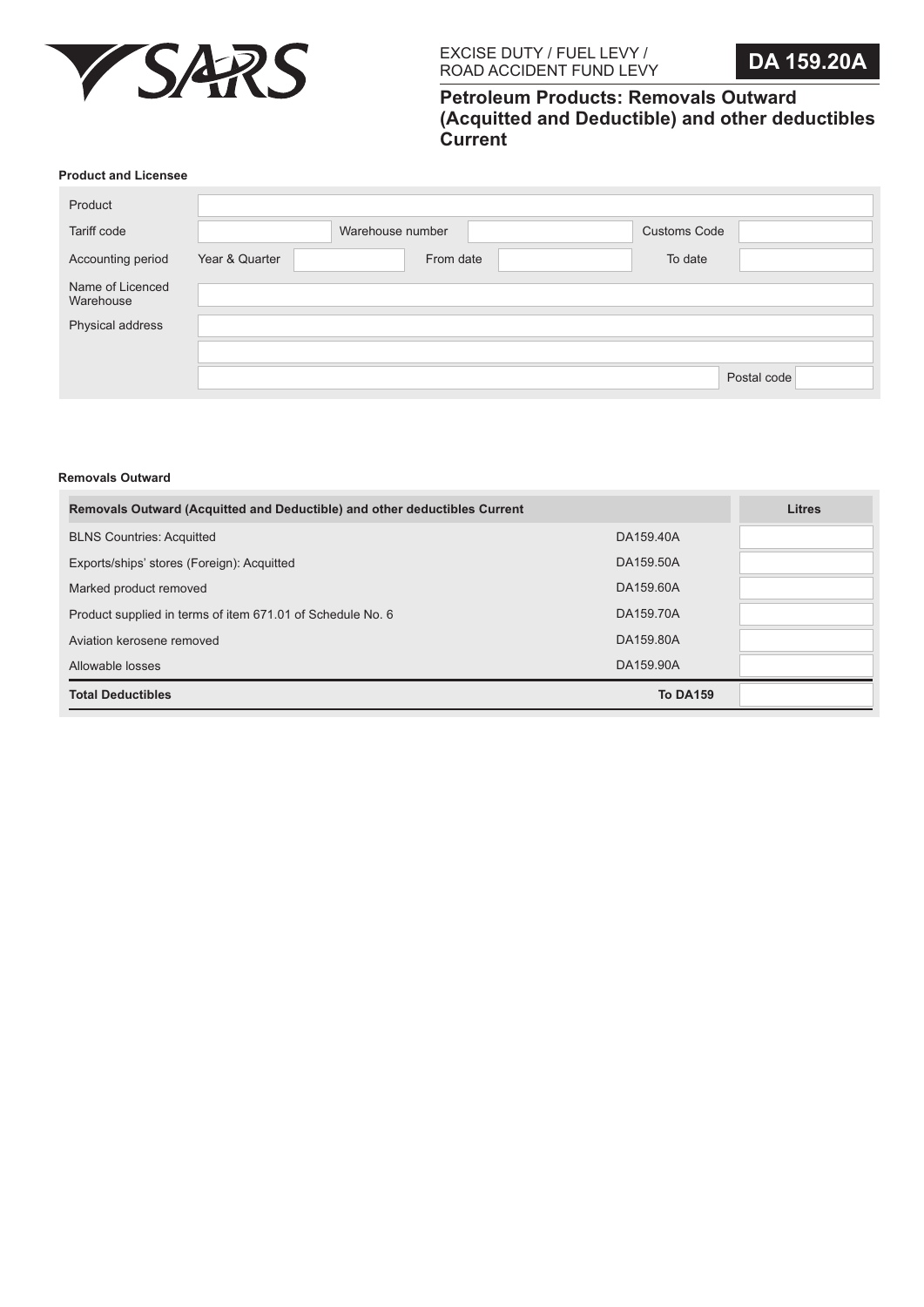

# **Petroleum Products: Removals Outward (Acquitted and Deductible) and other deductibles Current-1**

#### **Product and Licensee**

| Product                       |                |                  |                     |             |
|-------------------------------|----------------|------------------|---------------------|-------------|
| Tariff code                   |                | Warehouse number | <b>Customs Code</b> |             |
| Accounting period             | Year & Quarter | From date        | To date             |             |
| Name of Licenced<br>Warehouse |                |                  |                     |             |
| Physical address              |                |                  |                     |             |
|                               |                |                  |                     |             |
|                               |                |                  |                     | Postal code |

#### **Removals Outward**

| <b>Removals Outward (Acquitted and Deductible) and other deductibles Current-1</b> | <b>Litres</b>   |  |
|------------------------------------------------------------------------------------|-----------------|--|
| <b>BLNS Countries: Acquitted</b>                                                   | DA159.40B       |  |
| Exports/ships' stores (Foreign): Acquitted                                         | DA159.50B       |  |
| Marked product removed                                                             | DA159,60B       |  |
| Product supplied in terms of item 671.01 of Schedule No. 6                         | DA159.70B       |  |
| Aviation kerosene removed                                                          | DA159,80B       |  |
| Allowable losses                                                                   | DA159.90B       |  |
| <b>Total Deductibles</b>                                                           | <b>To DA159</b> |  |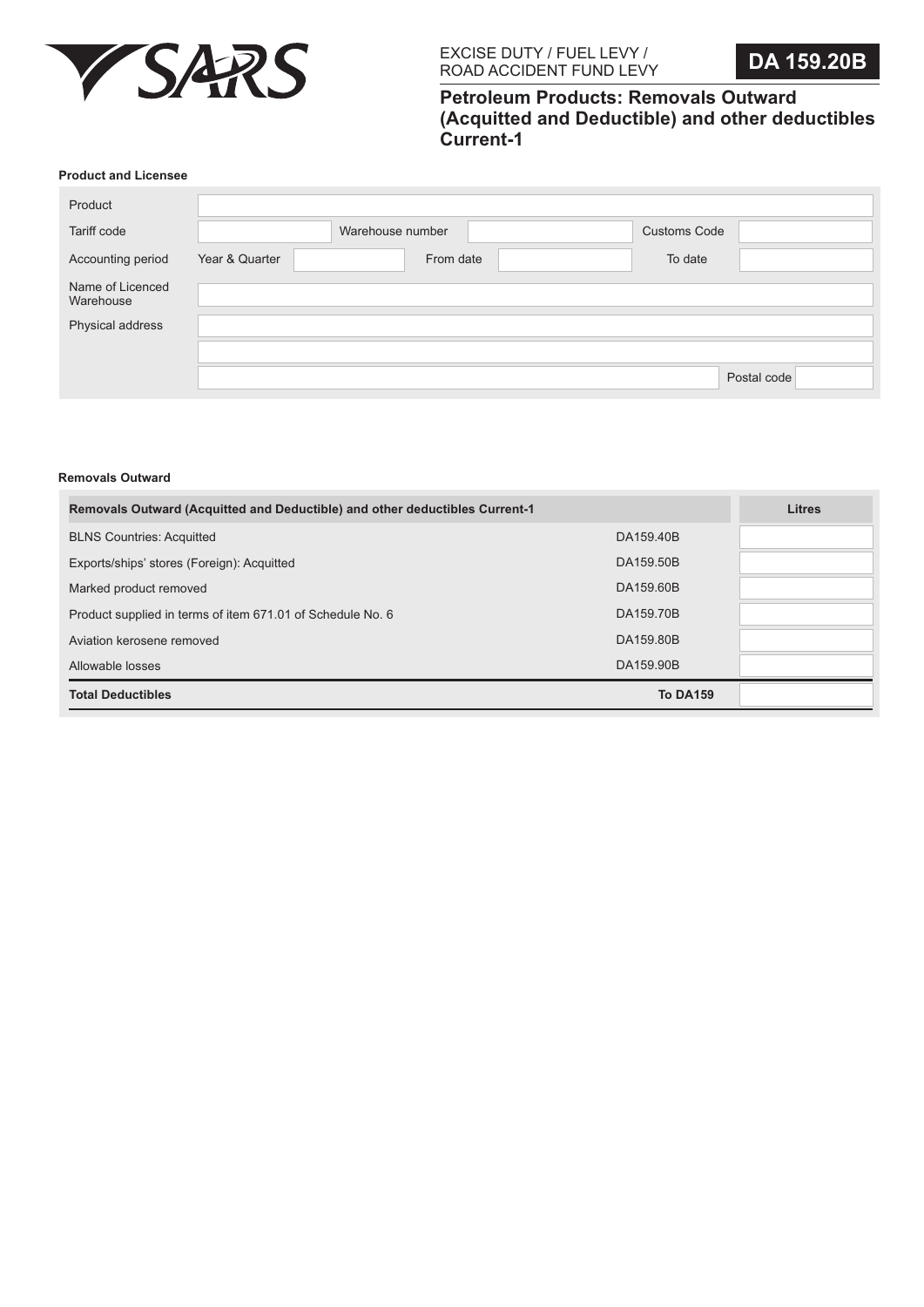

# **Petroleum Products: Removals Outward (Acquitted and Deductible) and other deductibles Current-2**

#### **Product and Licensee**

| Product                       |                |                  |                     |             |
|-------------------------------|----------------|------------------|---------------------|-------------|
| Tariff code                   |                | Warehouse number | <b>Customs Code</b> |             |
| Accounting period             | Year & Quarter | From date        | To date             |             |
| Name of Licenced<br>Warehouse |                |                  |                     |             |
| Physical address              |                |                  |                     |             |
|                               |                |                  |                     |             |
|                               |                |                  |                     | Postal code |

#### **Removals Outward**

| Removals Outward (Acquitted and Deductible) and other deductibles Current-2 | <b>Litres</b>   |  |
|-----------------------------------------------------------------------------|-----------------|--|
| <b>BLNS Countries: Acquitted</b>                                            | DA159.40C       |  |
| Exports/ships' stores (Foreign): Acquitted                                  | DA159.50C       |  |
| Marked product removed                                                      | DA159,60C       |  |
| Product supplied in terms of item 671.01 of Schedule No. 6                  | DA159.70C       |  |
| Aviation kerosene removed                                                   | DA159,80C       |  |
| Allowable losses                                                            | DA159.90C       |  |
| <b>Total Deductibles</b>                                                    | <b>To DA159</b> |  |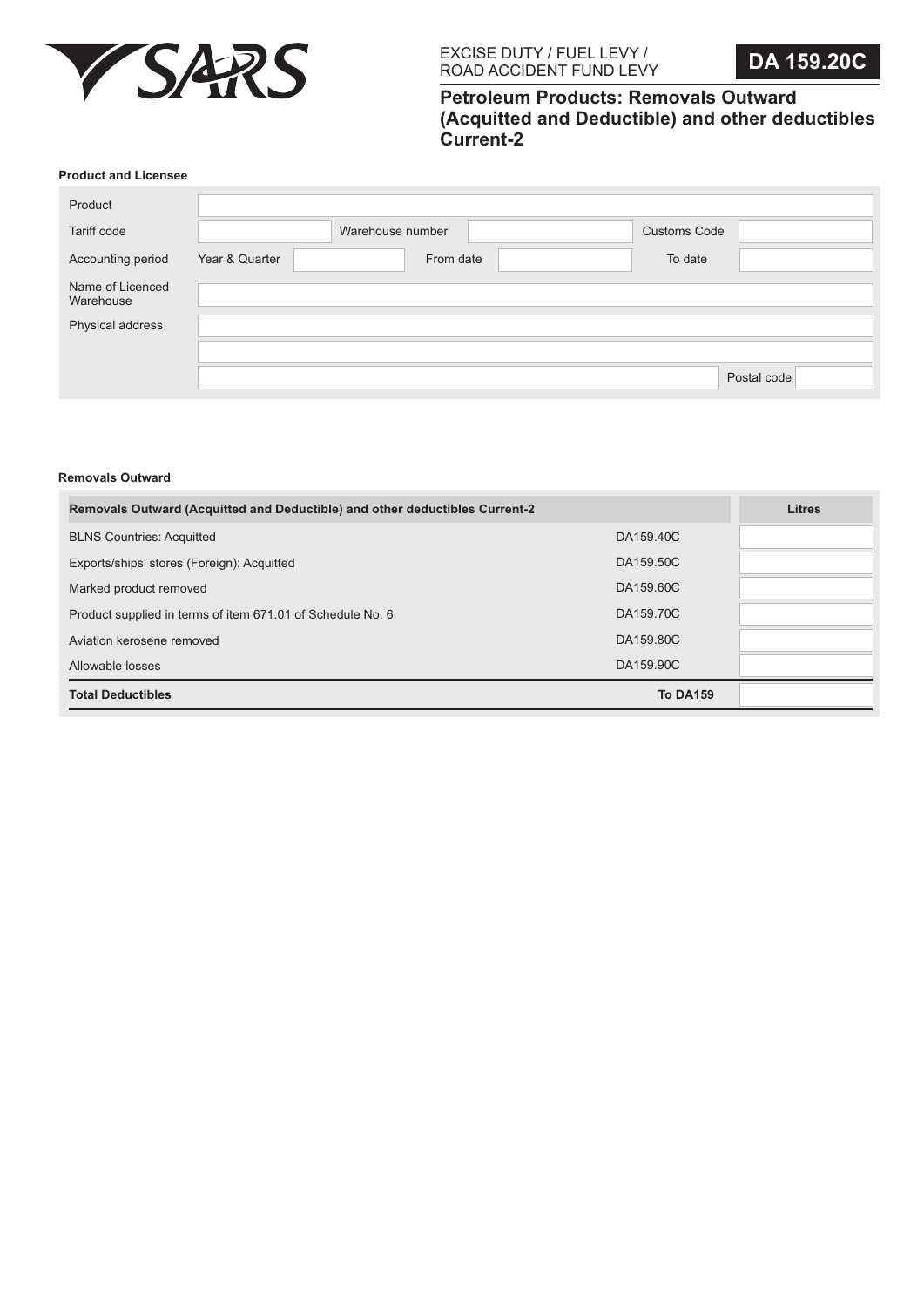

# **Petroleum Products: Acquitted Removals Outwards to BLNS Countries: Current**

#### **Product and Licensee**

| Product                       |                |                  |                     |             |
|-------------------------------|----------------|------------------|---------------------|-------------|
| Tariff code                   |                | Warehouse number | <b>Customs Code</b> |             |
| Accounting period             | Year & Quarter | From date        | To date             |             |
| Name of Licenced<br>Warehouse |                |                  |                     |             |
| Physical address              |                |                  |                     |             |
|                               |                |                  |                     |             |
|                               |                |                  |                     | Postal code |

# **Acquitted Removals Outwards to BLNS Countries: Current**

| Mode of<br><b>Transport</b> | <b>Botswana</b> | Lesotho | Namibia | <b>Swaziland</b> | <b>Total</b> |
|-----------------------------|-----------------|---------|---------|------------------|--------------|
| Road                        |                 |         |         |                  |              |
| Rail                        |                 |         |         |                  |              |
| Sea                         |                 |         |         |                  |              |
| Air                         |                 |         |         |                  |              |
| <b>Totals</b>               |                 |         |         |                  |              |

**To DA159.20A**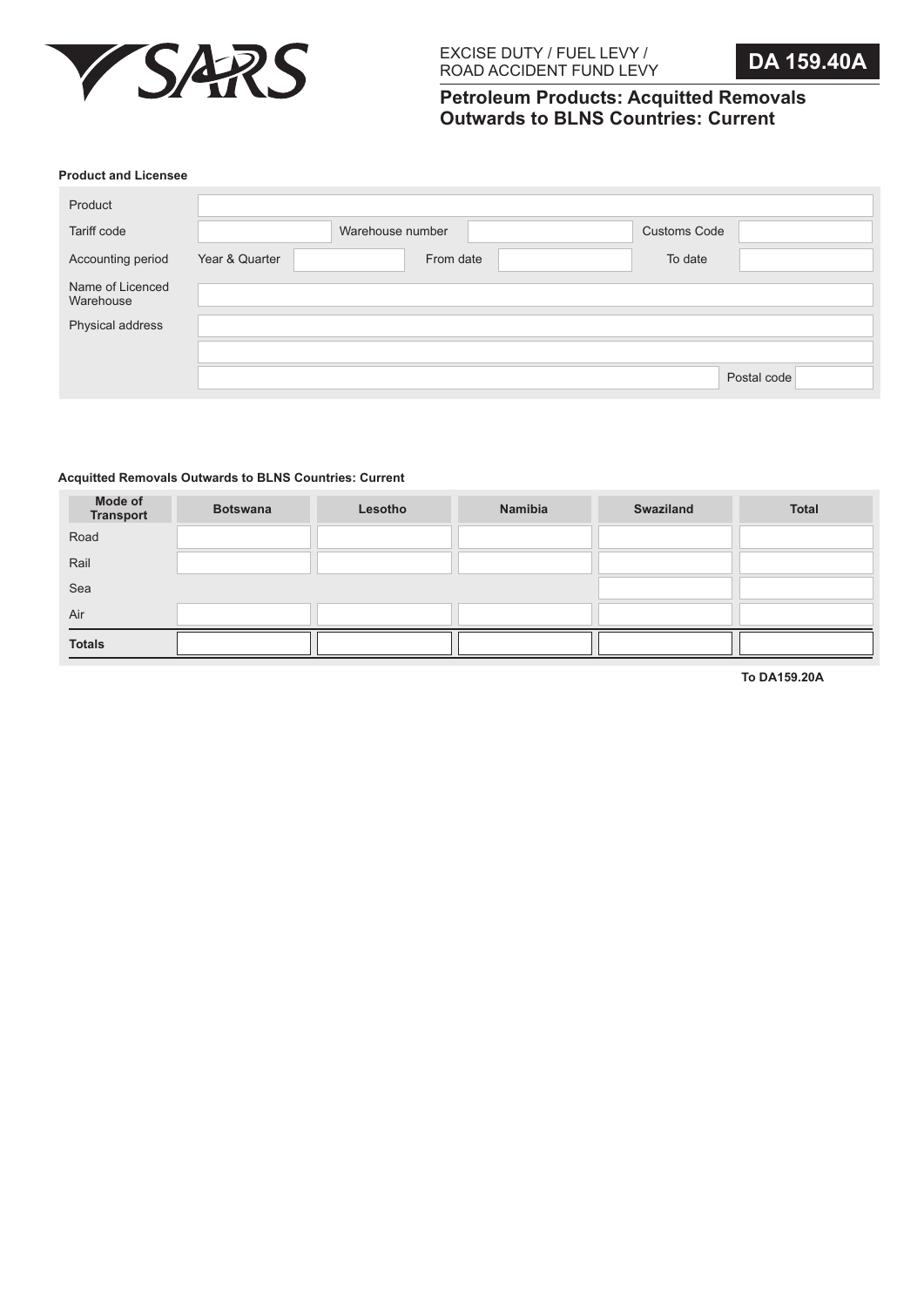

**Petroleum Products: Acquitted Removals Outwards to BLNS Countries: Current-1**

#### **Product and Licensee**

| Product                       |                |                  |                     |             |
|-------------------------------|----------------|------------------|---------------------|-------------|
| Tariff code                   |                | Warehouse number | <b>Customs Code</b> |             |
| Accounting period             | Year & Quarter | From date        | To date             |             |
| Name of Licenced<br>Warehouse |                |                  |                     |             |
| Physical address              |                |                  |                     |             |
|                               |                |                  |                     |             |
|                               |                |                  |                     | Postal code |

## **Acquitted Removals Outwards to BLNS Countries: Current-1**

| Mode of<br><b>Transport</b> | <b>Botswana</b> | Lesotho | Namibia | <b>Swaziland</b> | <b>Total</b> |
|-----------------------------|-----------------|---------|---------|------------------|--------------|
| Road                        |                 |         |         |                  |              |
| Rail                        |                 |         |         |                  |              |
| Sea                         |                 |         |         |                  |              |
| Air                         |                 |         |         |                  |              |
| <b>Totals</b>               |                 |         |         |                  |              |

**To DA159.20B**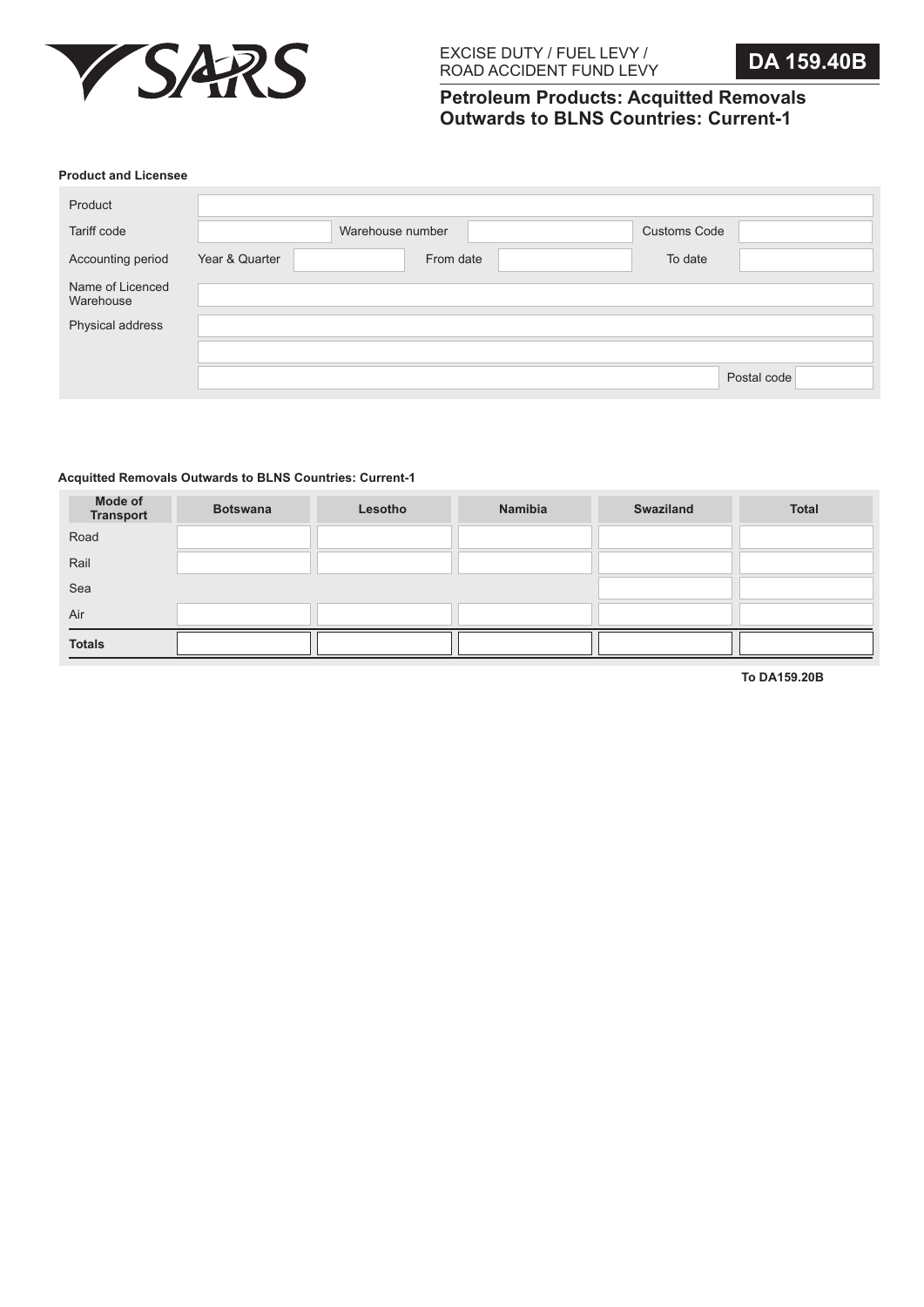

**Petroleum Products: Acquitted Removals Outwards to BLNS Countries: Current-2**

#### **Product and Licensee**

| Product                       |                |                  |                     |             |
|-------------------------------|----------------|------------------|---------------------|-------------|
| Tariff code                   |                | Warehouse number | <b>Customs Code</b> |             |
| Accounting period             | Year & Quarter | From date        | To date             |             |
| Name of Licenced<br>Warehouse |                |                  |                     |             |
| Physical address              |                |                  |                     |             |
|                               |                |                  |                     |             |
|                               |                |                  |                     | Postal code |

# **Acquitted Removals Outwards to BLNS Countries: Current-2**

| Mode of<br><b>Transport</b> | <b>Botswana</b> | Lesotho | Namibia | <b>Swaziland</b> | <b>Total</b> |
|-----------------------------|-----------------|---------|---------|------------------|--------------|
| Road                        |                 |         |         |                  |              |
| Rail                        |                 |         |         |                  |              |
| Sea                         |                 |         |         |                  |              |
| Air                         |                 |         |         |                  |              |
| <b>Totals</b>               |                 |         |         |                  |              |

**To DA159.20C**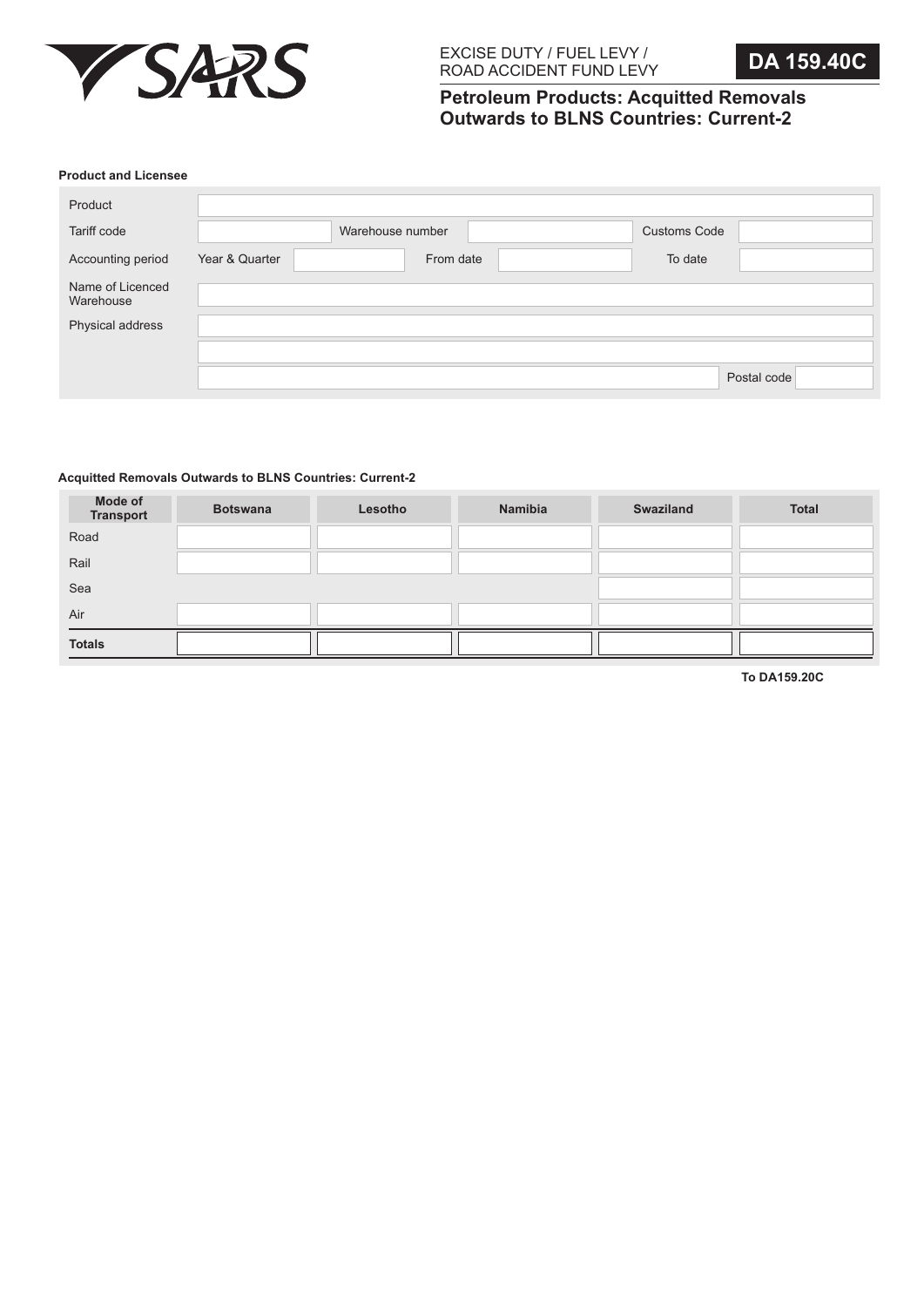

**Petroleum Products: Acquitted Exports / Ships' Stores (Foreign): Current**

### **Product and Licensee**

| Product                       |                |                  |                     |             |
|-------------------------------|----------------|------------------|---------------------|-------------|
| Tariff code                   |                | Warehouse number | <b>Customs Code</b> |             |
| Accounting period             | Year & Quarter | From date        | To date             |             |
| Name of Licenced<br>Warehouse |                |                  |                     |             |
| Physical address              |                |                  |                     |             |
|                               |                |                  |                     |             |
|                               |                |                  |                     | Postal code |

# **Acquitted Exports / Ships' Stores (Foreign): Current**

| <b>Mode of Transport</b>    |              | <b>Litres</b> |
|-----------------------------|--------------|---------------|
| Road exports                |              |               |
| Rail exports                |              |               |
| Sea exports                 |              |               |
| Air exports                 |              |               |
| Ship stores (Foreign going) |              |               |
| <b>Totals</b>               | To DA159.20A |               |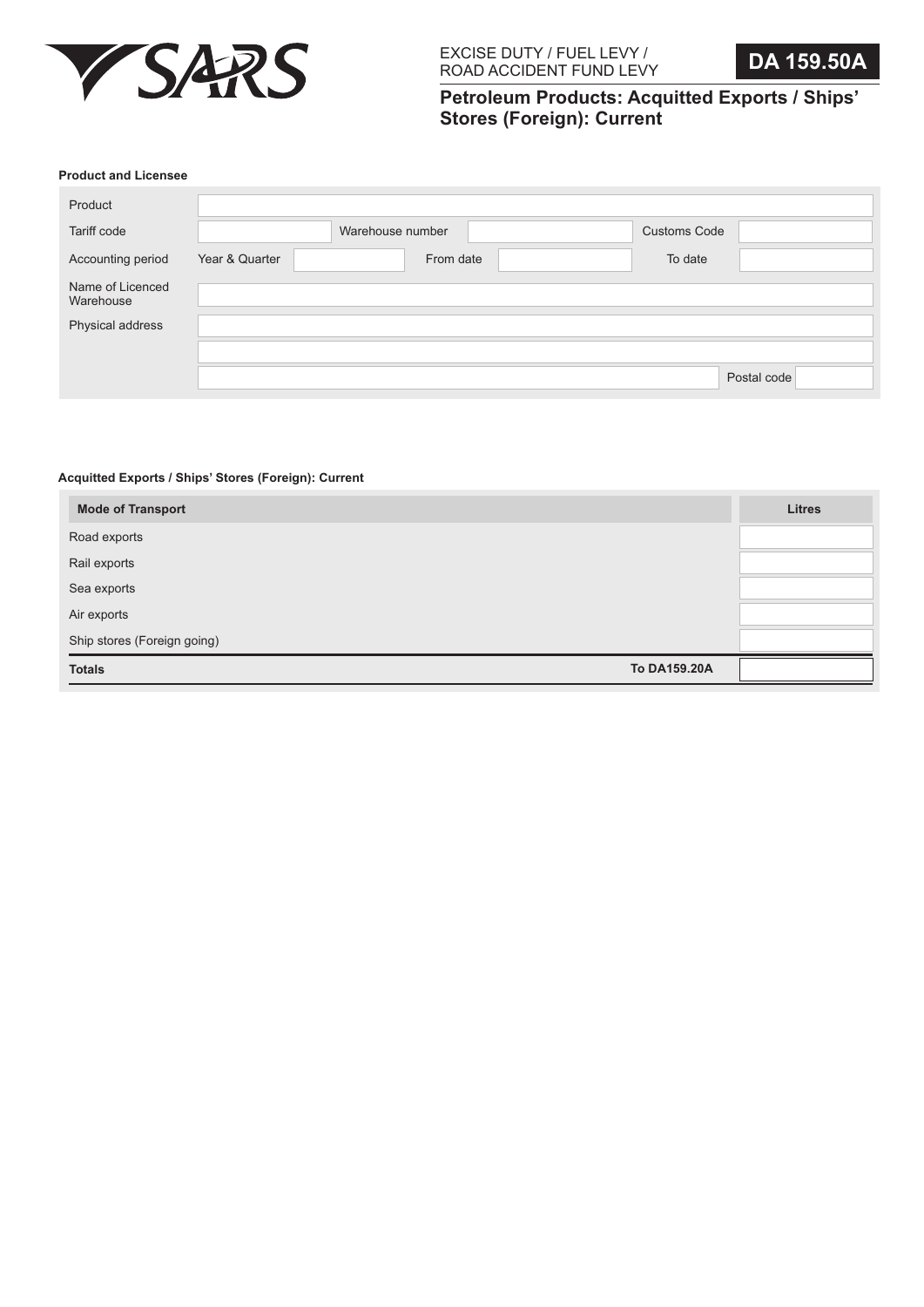

**Petroleum Products: Acquitted Exports / Ships' Stores (Foreign): Current-1**

### **Product and Licensee**

| Product                       |                |                  |                     |             |
|-------------------------------|----------------|------------------|---------------------|-------------|
| Tariff code                   |                | Warehouse number | <b>Customs Code</b> |             |
| Accounting period             | Year & Quarter | From date        | To date             |             |
| Name of Licenced<br>Warehouse |                |                  |                     |             |
| Physical address              |                |                  |                     |             |
|                               |                |                  |                     |             |
|                               |                |                  |                     | Postal code |

# **Acquitted Exports / Ships' Stores (Foreign): Current-1**

| <b>Mode of Transport</b>    |              | <b>Litres</b> |
|-----------------------------|--------------|---------------|
| Road exports                |              |               |
| Rail exports                |              |               |
| Sea exports                 |              |               |
| Air exports                 |              |               |
| Ship stores (Foreign going) |              |               |
| <b>Totals</b>               | To DA159.20A |               |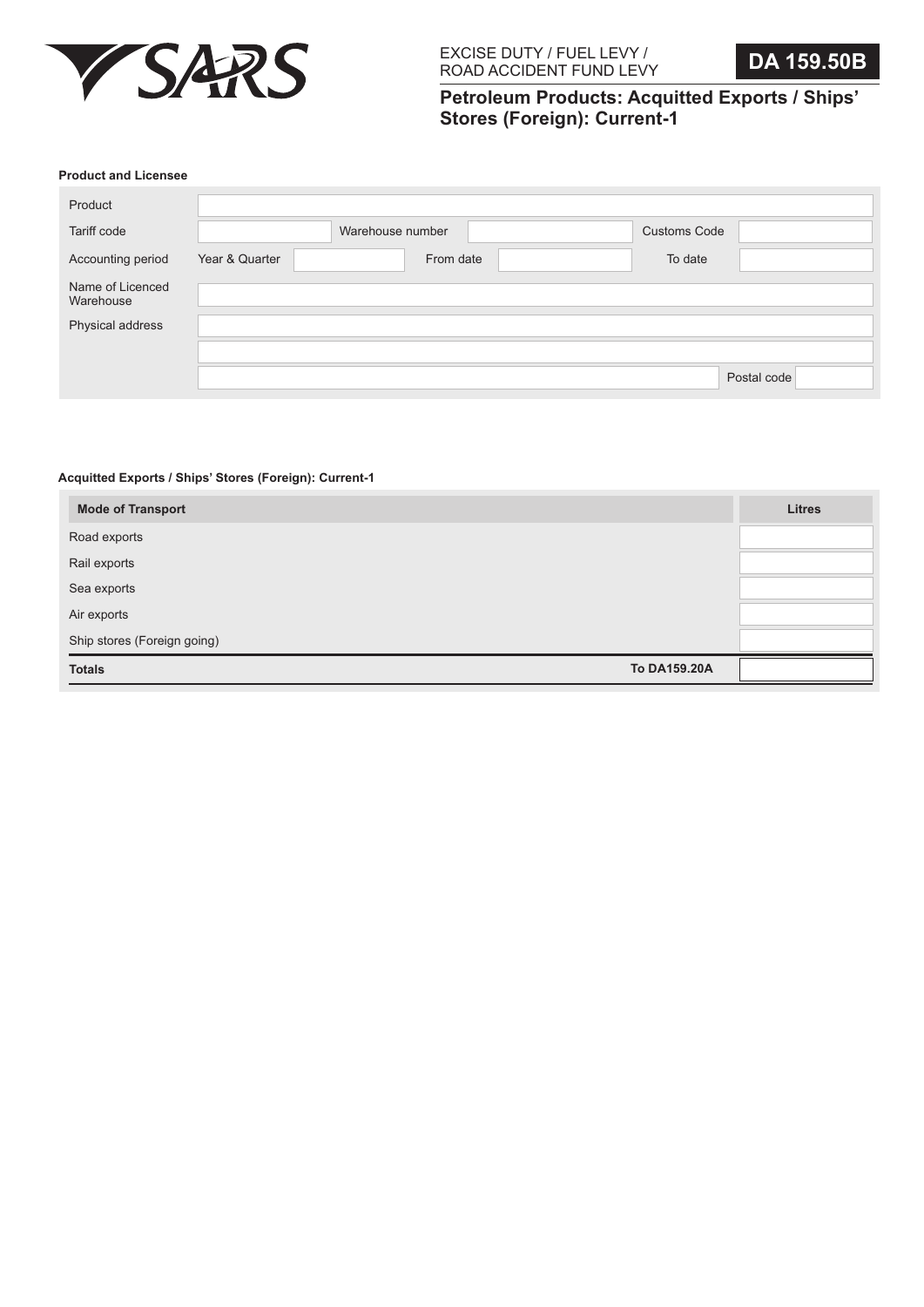

**Petroleum Products: Acquitted Exports / Ships' Stores (Foreign): Current-2**

#### **Product and Licensee**

| Product                       |                |                  |                     |             |
|-------------------------------|----------------|------------------|---------------------|-------------|
| Tariff code                   |                | Warehouse number | <b>Customs Code</b> |             |
| Accounting period             | Year & Quarter | From date        | To date             |             |
| Name of Licenced<br>Warehouse |                |                  |                     |             |
| Physical address              |                |                  |                     |             |
|                               |                |                  |                     |             |
|                               |                |                  |                     | Postal code |

# **Acquitted Exports / Ships' Stores (Foreign): Current-2**

| <b>Mode of Transport</b>    |              | <b>Litres</b> |
|-----------------------------|--------------|---------------|
| Road exports                |              |               |
| Rail exports                |              |               |
| Sea exports                 |              |               |
| Air exports                 |              |               |
| Ship stores (Foreign going) |              |               |
| <b>Totals</b>               | To DA159.20A |               |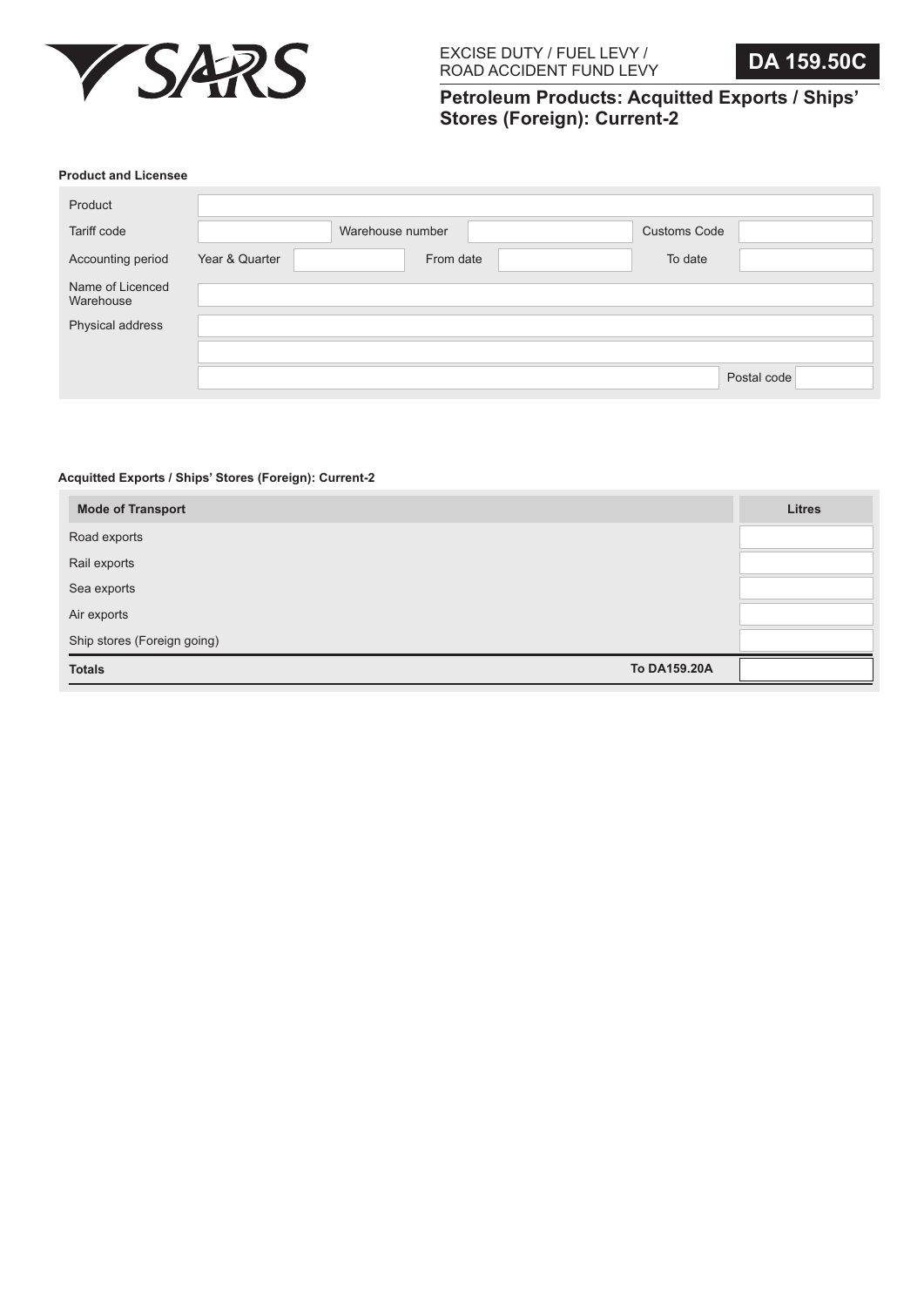

**Petroleum Products: Marked Product Removed: Current**

# **Product and Licensee**

| Product                       |                |                  |                     |             |
|-------------------------------|----------------|------------------|---------------------|-------------|
| Tariff code                   |                | Warehouse number | <b>Customs Code</b> |             |
| Accounting period             | Year & Quarter | From date        | To date             |             |
| Name of Licenced<br>Warehouse |                |                  |                     |             |
| Physical address              |                |                  |                     |             |
|                               |                |                  |                     |             |
|                               |                |                  |                     | Postal code |

## **Marked Product Removed: Current**

| <b>Marked Product</b>          | <b>Litres</b> |
|--------------------------------|---------------|
| Paraffin                       |               |
| Aliphatic Hydrocarbon Solvents |               |
| <b>Totals</b><br>To DA159.20A  |               |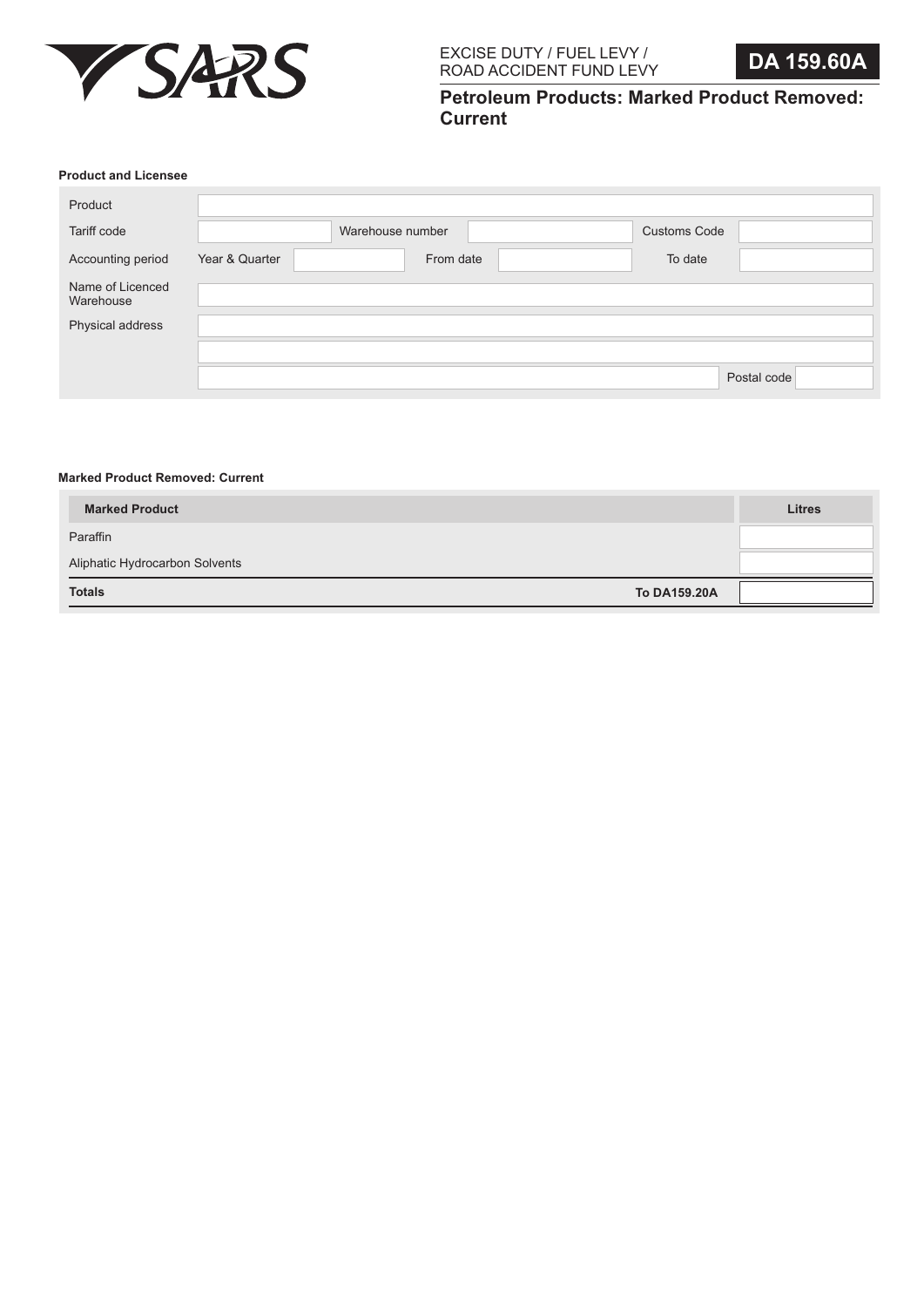

**Petroleum Products: Marked Product Removed: Current-1**

### **Product and Licensee**

| Product                       |                |                  |                     |             |
|-------------------------------|----------------|------------------|---------------------|-------------|
| Tariff code                   |                | Warehouse number | <b>Customs Code</b> |             |
| Accounting period             | Year & Quarter | From date        | To date             |             |
| Name of Licenced<br>Warehouse |                |                  |                     |             |
| Physical address              |                |                  |                     |             |
|                               |                |                  |                     |             |
|                               |                |                  |                     | Postal code |

#### **Marked Product Removed: Current-1**

| <b>Marked Product</b>          | <b>Litres</b> |
|--------------------------------|---------------|
| Paraffin                       |               |
| Aliphatic Hydrocarbon Solvents |               |
| <b>Totals</b><br>To DA159.20B  |               |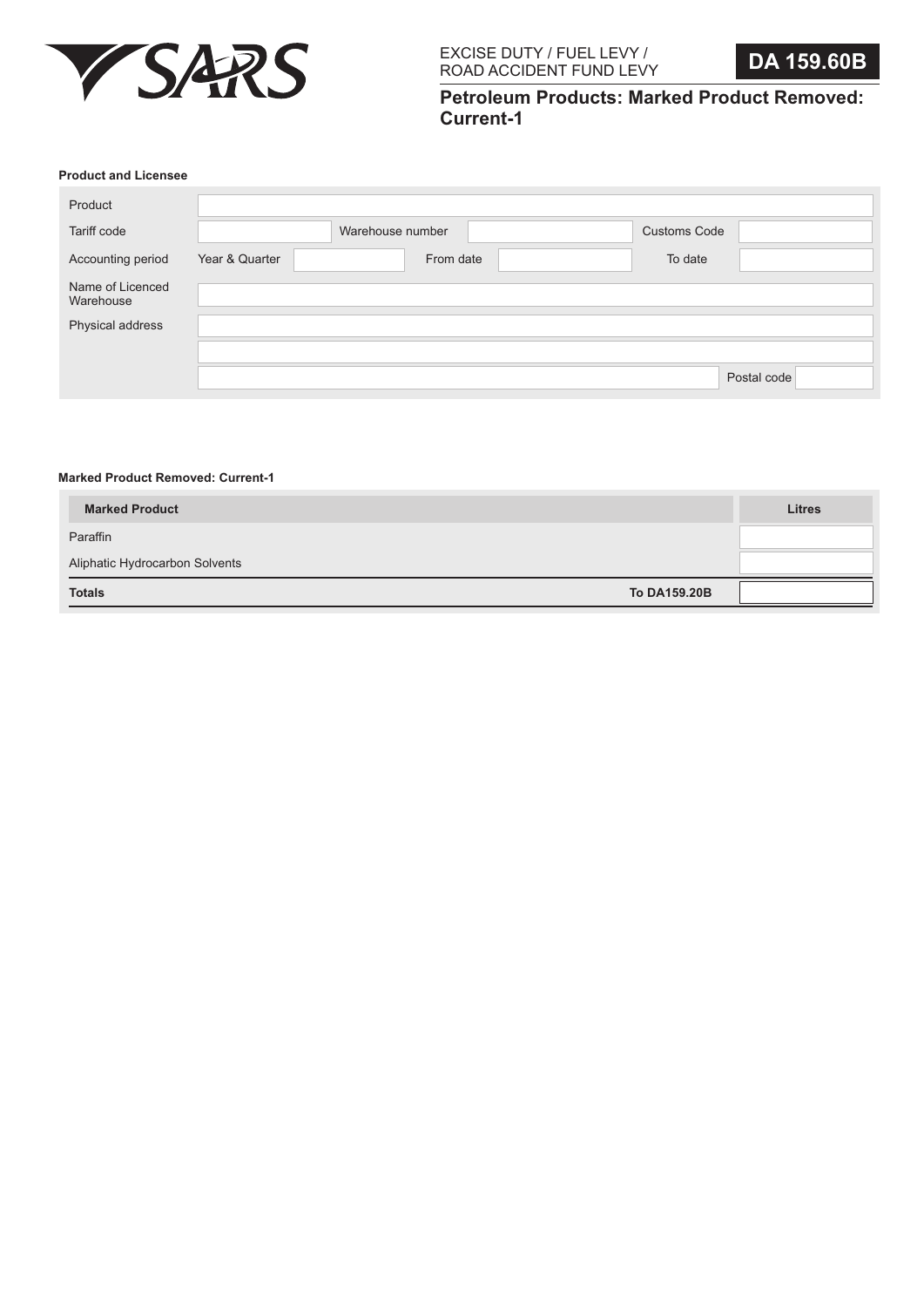

**Petroleum Products: Marked Product Removed: Current-2**

# **Product and Licensee**

| Product                       |                |                  |                     |             |
|-------------------------------|----------------|------------------|---------------------|-------------|
| Tariff code                   |                | Warehouse number | <b>Customs Code</b> |             |
| Accounting period             | Year & Quarter | From date        | To date             |             |
| Name of Licenced<br>Warehouse |                |                  |                     |             |
| Physical address              |                |                  |                     |             |
|                               |                |                  |                     |             |
|                               |                |                  |                     | Postal code |

## **Marked Product Removed: Current-2**

| <b>Marked Product</b>          | <b>Litres</b> |  |
|--------------------------------|---------------|--|
| Paraffin                       |               |  |
| Aliphatic Hydrocarbon Solvents |               |  |
| <b>Totals</b>                  | To DA159,20C  |  |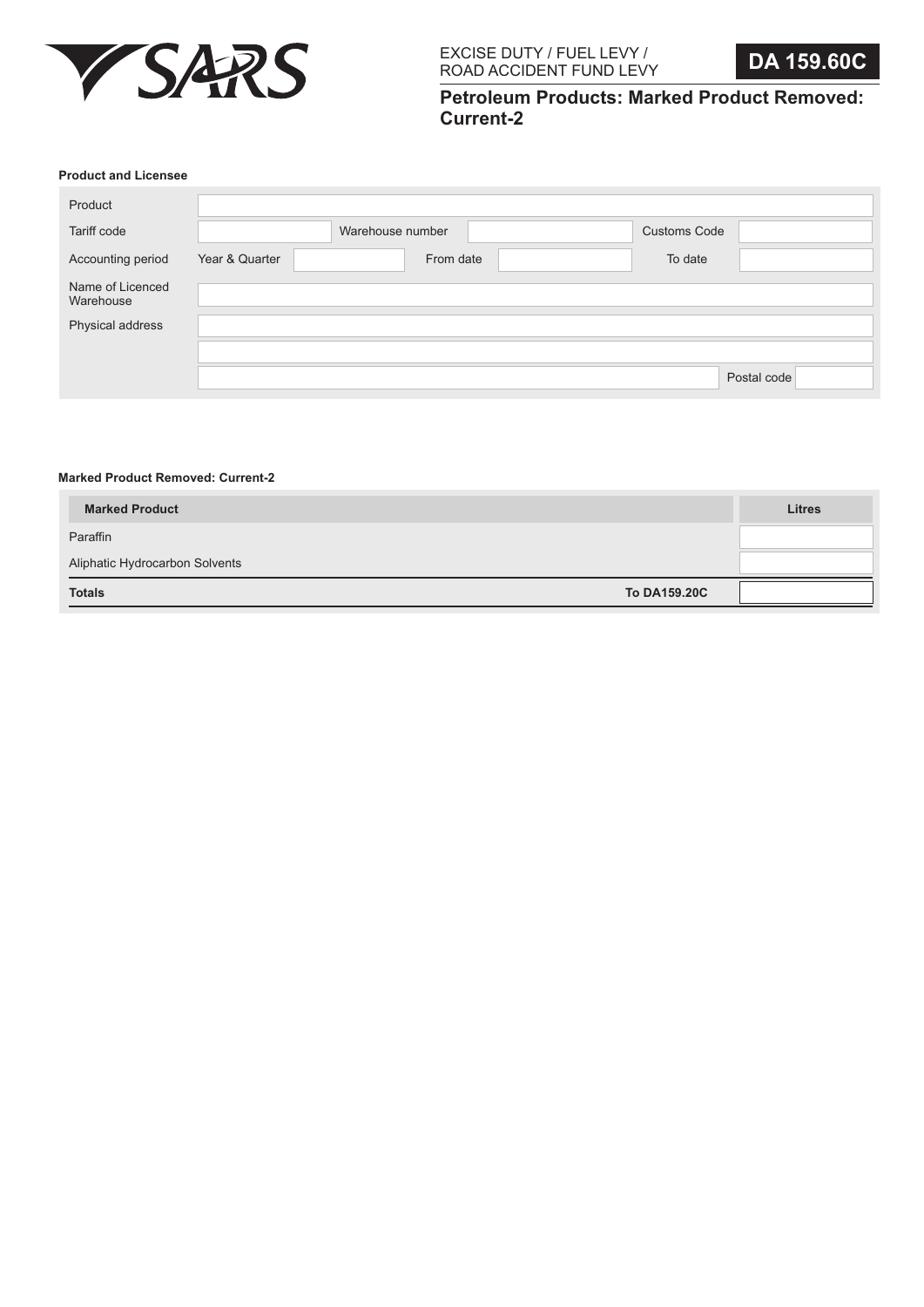

**Petroleum Products: Product Supplied in Terms of Item 671.01 of Schedule No. 6: Current-1**

#### **Product and Licensee**

| Product                       |                |                  |                     |             |
|-------------------------------|----------------|------------------|---------------------|-------------|
| Tariff code                   |                | Warehouse number | <b>Customs Code</b> |             |
| Accounting period             | Year & Quarter | From date        | To date             |             |
| Name of Licenced<br>Warehouse |                |                  |                     |             |
| Physical address              |                |                  |                     |             |
|                               |                |                  |                     |             |
|                               |                |                  |                     | Postal code |

### **Product Supplied in Terms of Item 671.01 of Schedule No.6: Current-1**

| <b>Product</b>                                             | <b>Litres</b> |
|------------------------------------------------------------|---------------|
| Product supplied in terms of item 671.01 of Schedule no. 6 |               |
| To DA159.20B<br><b>Totals</b>                              |               |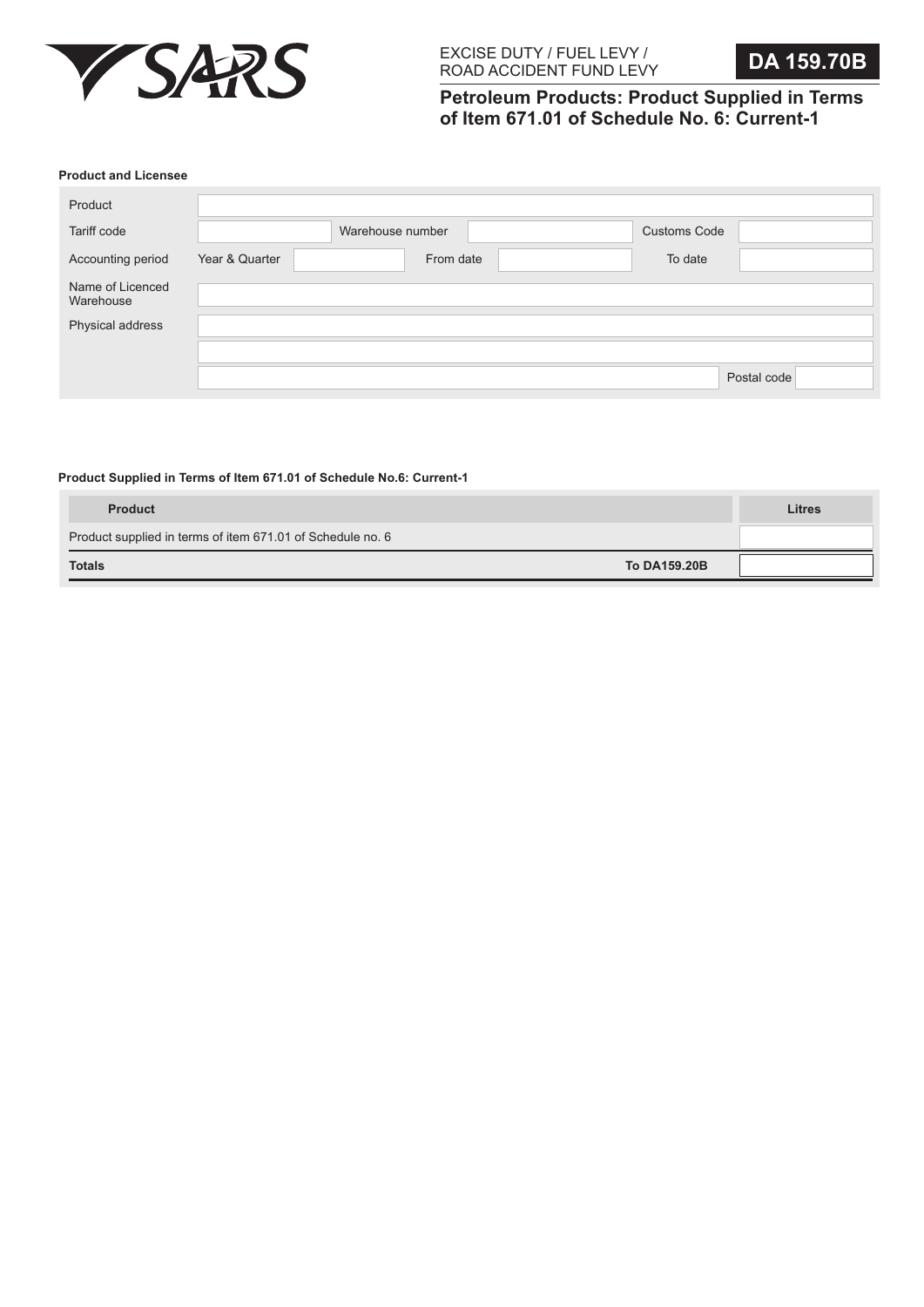

**Petroleum Products: Product Supplied in Terms of Item 671.01 of Schedule No. 6: Current**

#### **Product and Licensee**

| Product                       |                |                  |                     |             |
|-------------------------------|----------------|------------------|---------------------|-------------|
| Tariff code                   |                | Warehouse number | <b>Customs Code</b> |             |
| Accounting period             | Year & Quarter | From date        | To date             |             |
| Name of Licenced<br>Warehouse |                |                  |                     |             |
| Physical address              |                |                  |                     |             |
|                               |                |                  |                     |             |
|                               |                |                  |                     | Postal code |

## **Product Supplied in Terms of Item 671.01 of Schedule No.6: Current**

| <b>Product</b>                                             | <b>Litres</b> |
|------------------------------------------------------------|---------------|
| Product supplied in terms of item 671.01 of Schedule no. 6 |               |
| To DA159.20A<br><b>Totals</b>                              |               |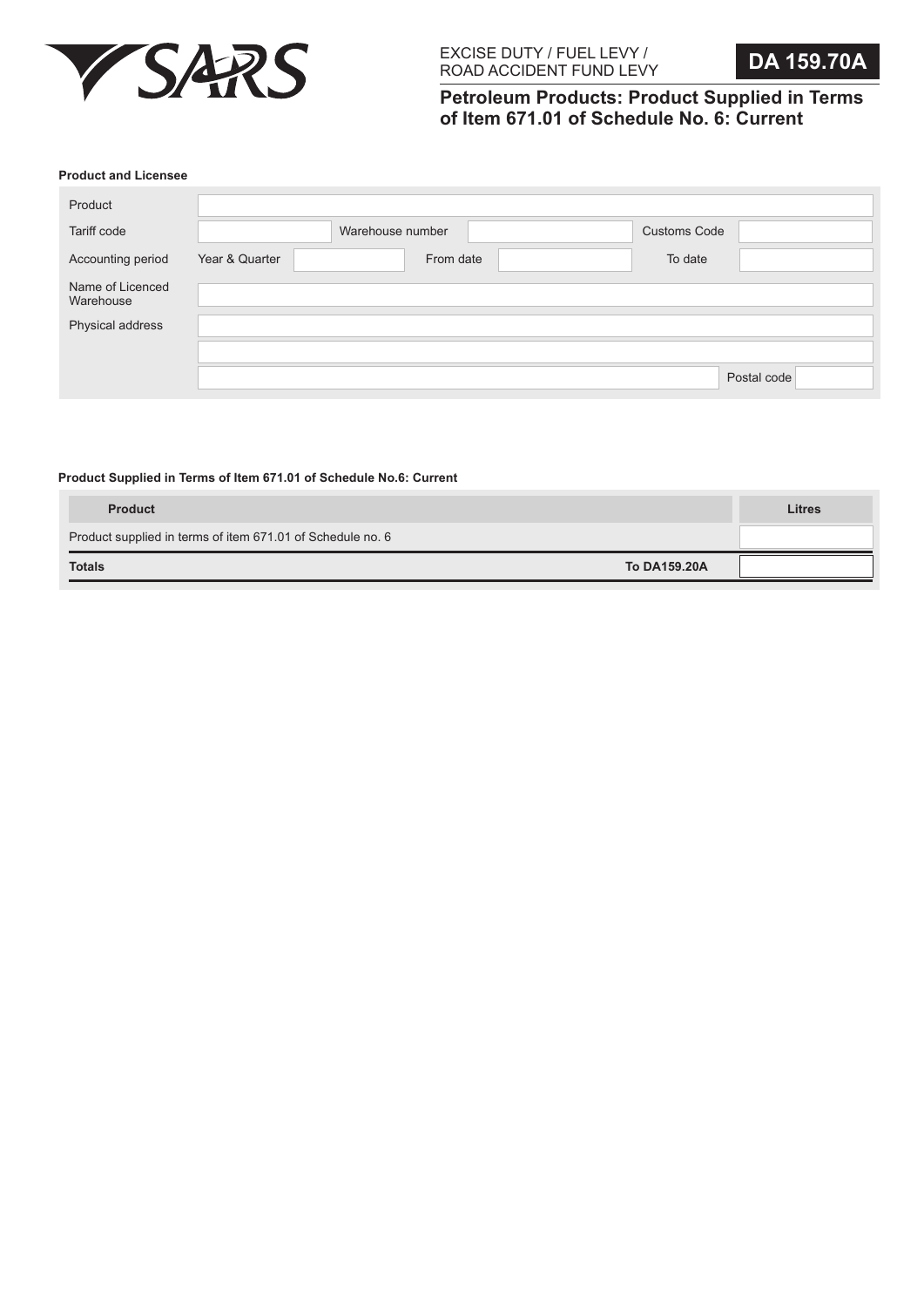

**Petroleum Products: Product Supplied in Terms of Item 671.01 of Schedule No. 6: Current-2**

#### **Product and Licensee**

| Product                       |                |                  |                     |             |
|-------------------------------|----------------|------------------|---------------------|-------------|
| Tariff code                   |                | Warehouse number | <b>Customs Code</b> |             |
| Accounting period             | Year & Quarter | From date        | To date             |             |
| Name of Licenced<br>Warehouse |                |                  |                     |             |
| Physical address              |                |                  |                     |             |
|                               |                |                  |                     |             |
|                               |                |                  |                     | Postal code |

#### **Product Supplied in Terms of Item 671.01 of Schedule No.6: Current-2**

| <b>Product</b>                                             | <b>Litres</b> |
|------------------------------------------------------------|---------------|
| Product supplied in terms of item 671.01 of Schedule no. 6 |               |
| <b>To DA159.20C</b><br><b>Totals</b>                       |               |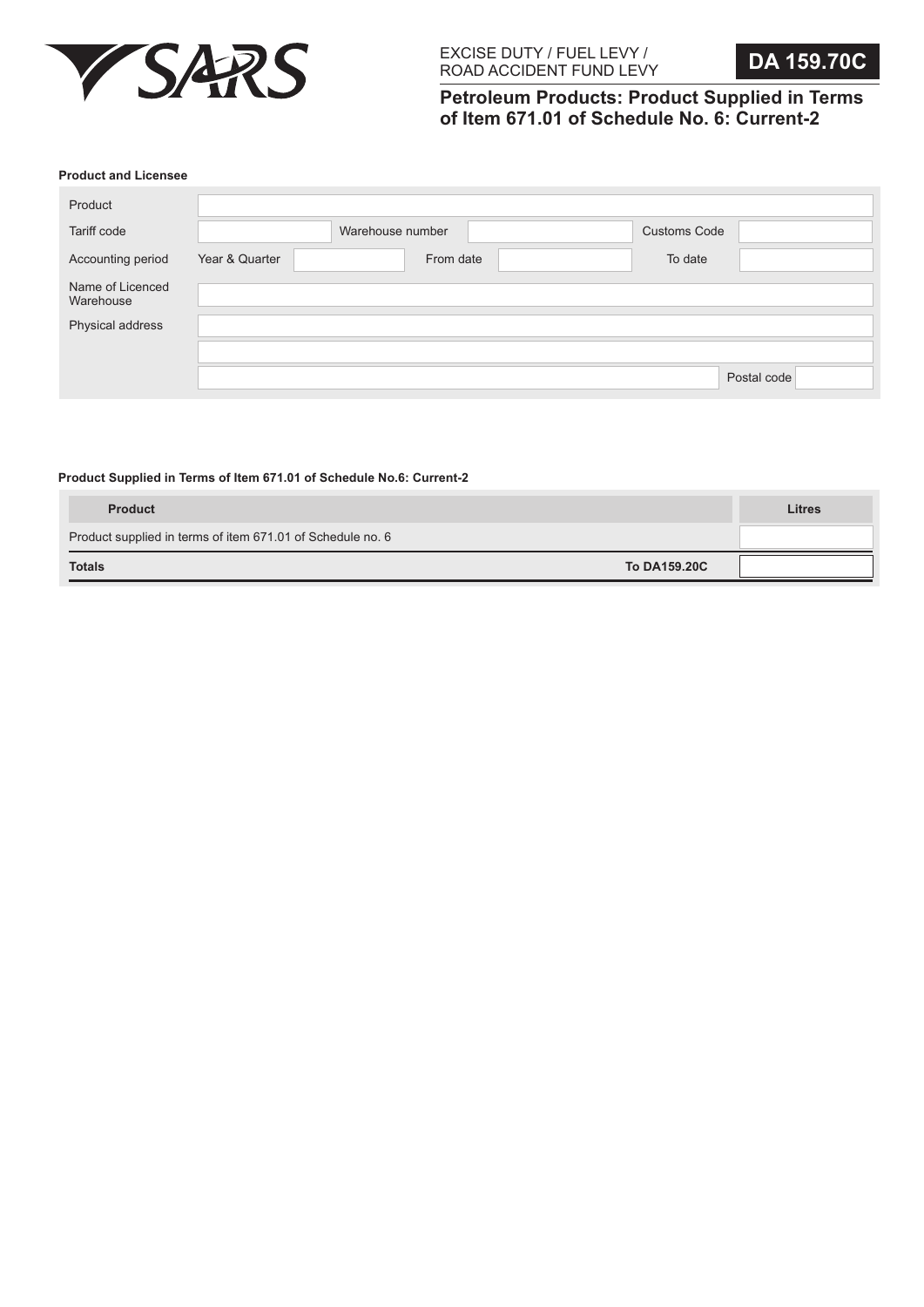

# **Petroleum Products: Aviation Kerosene Removed: Current**

### **Product and Licensee**

| Product                       |                |                  |                     |             |
|-------------------------------|----------------|------------------|---------------------|-------------|
| Tariff code                   |                | Warehouse number | <b>Customs Code</b> |             |
| Accounting period             | Year & Quarter | From date        | To date             |             |
| Name of Licenced<br>Warehouse |                |                  |                     |             |
| Physical address              |                |                  |                     |             |
|                               |                |                  |                     |             |
|                               |                |                  |                     | Postal code |

#### **Aviation Kerosene**

| <b>Aviation Kerosene Removed: Current</b> | <b>Litres</b> |
|-------------------------------------------|---------------|
| Removal of aviation kerosene              |               |
| To DA159.20A<br><b>Totals</b>             |               |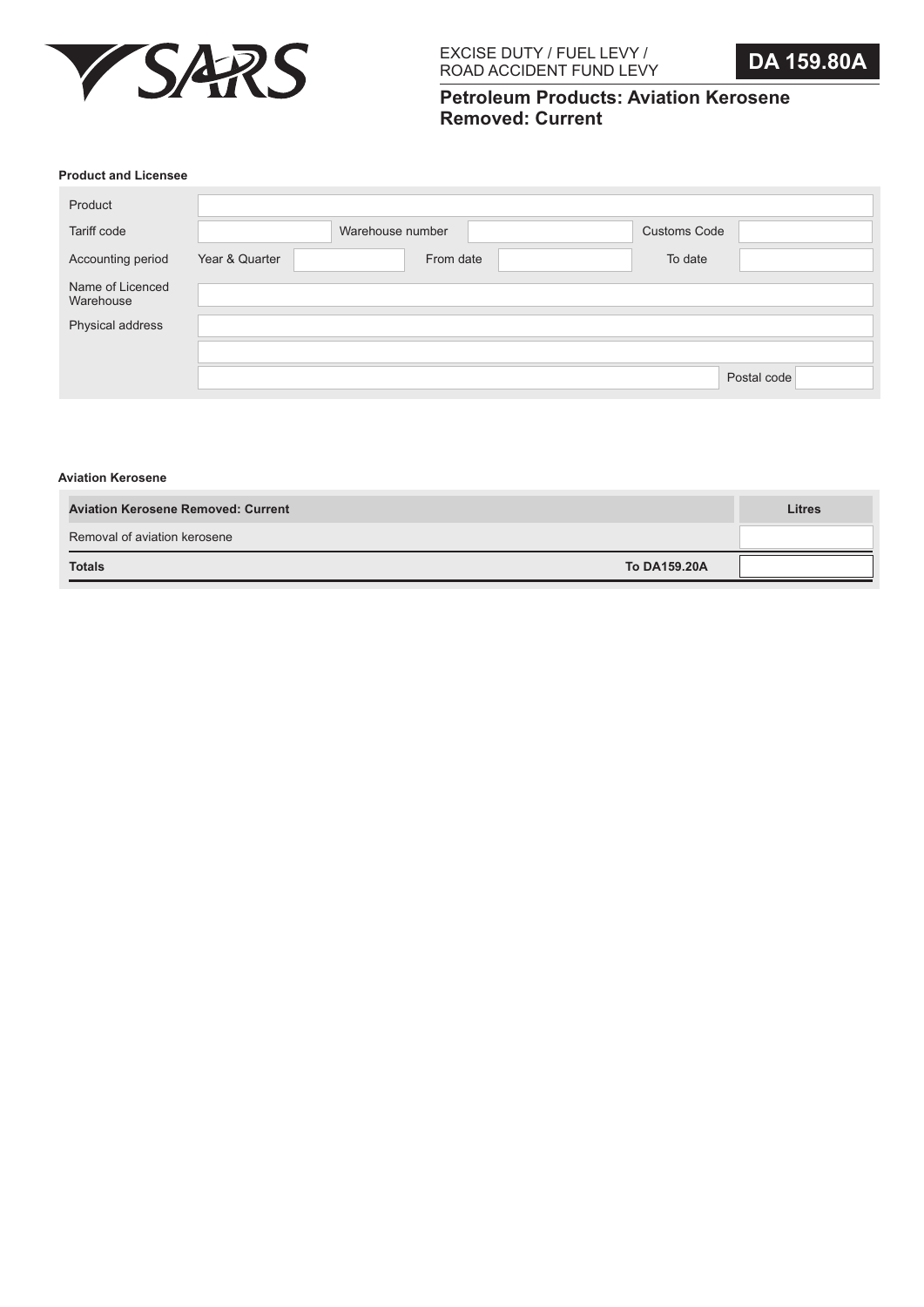

# **Petroleum Products: Aviation Kerosene Removed: Current-1**

### **Product and Licensee**

| Product                       |                |                  |                     |             |
|-------------------------------|----------------|------------------|---------------------|-------------|
| Tariff code                   |                | Warehouse number | <b>Customs Code</b> |             |
| Accounting period             | Year & Quarter | From date        | To date             |             |
| Name of Licenced<br>Warehouse |                |                  |                     |             |
| Physical address              |                |                  |                     |             |
|                               |                |                  |                     |             |
|                               |                |                  |                     | Postal code |

#### **Aviation Kerosene**

| <b>Aviation Kerosene Removed: Current-1</b> |              | <b>Litres</b> |
|---------------------------------------------|--------------|---------------|
| Removal of aviation kerosene                |              |               |
| <b>Totals</b>                               | To DA159.20B |               |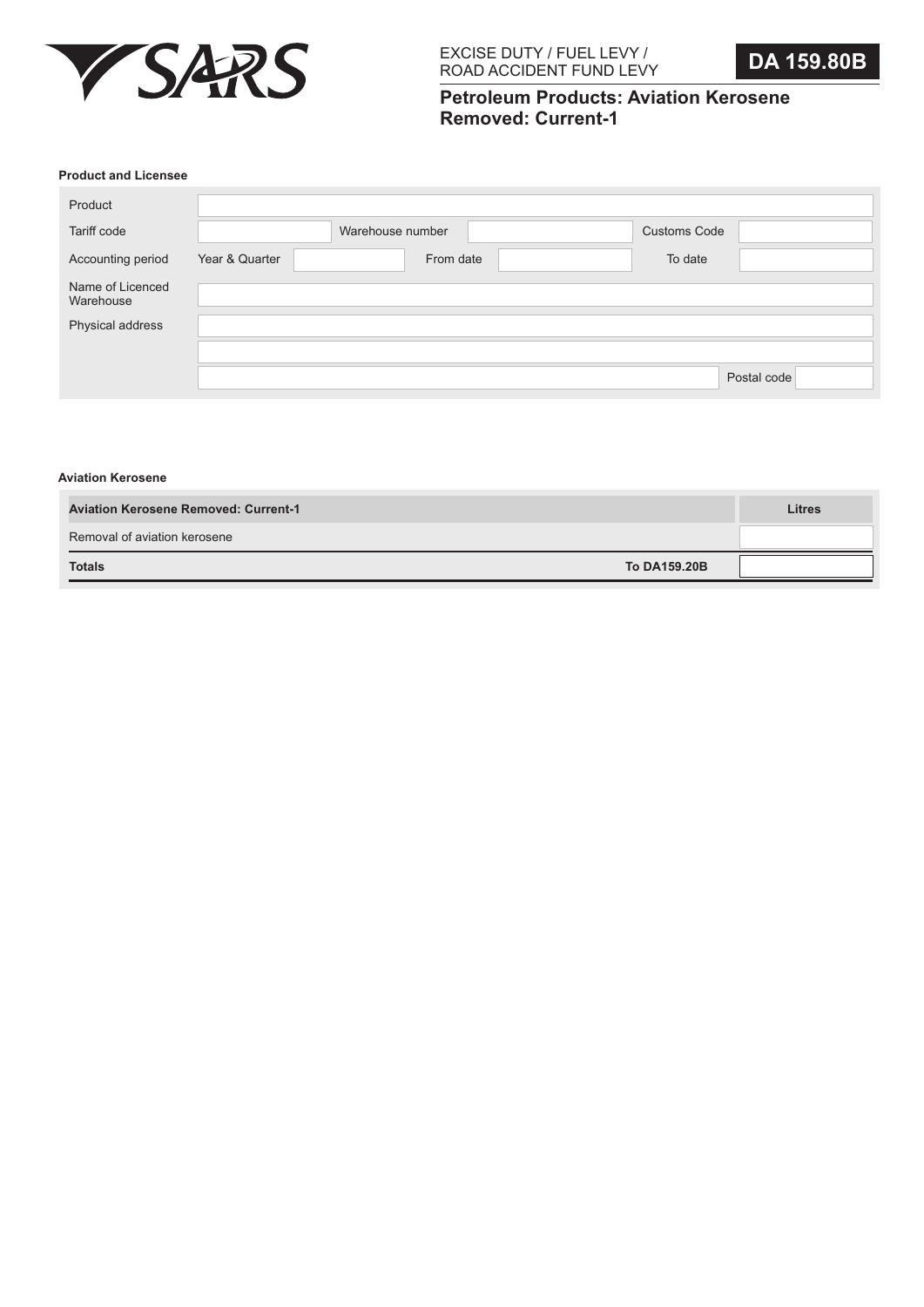

# **Petroleum Products: Aviation Kerosene Removed: Current-2**

### **Product and Licensee**

| Product                       |                |                  |                     |             |
|-------------------------------|----------------|------------------|---------------------|-------------|
| Tariff code                   |                | Warehouse number | <b>Customs Code</b> |             |
| Accounting period             | Year & Quarter | From date        | To date             |             |
| Name of Licenced<br>Warehouse |                |                  |                     |             |
| Physical address              |                |                  |                     |             |
|                               |                |                  |                     |             |
|                               |                |                  |                     | Postal code |

#### **Aviation Kerosene**

| <b>Aviation Kerosene Removed: Current-2</b> | <b>Litres</b> |
|---------------------------------------------|---------------|
| Removal of aviation kerosene                |               |
| <b>To DA159.20C</b><br><b>Totals</b>        |               |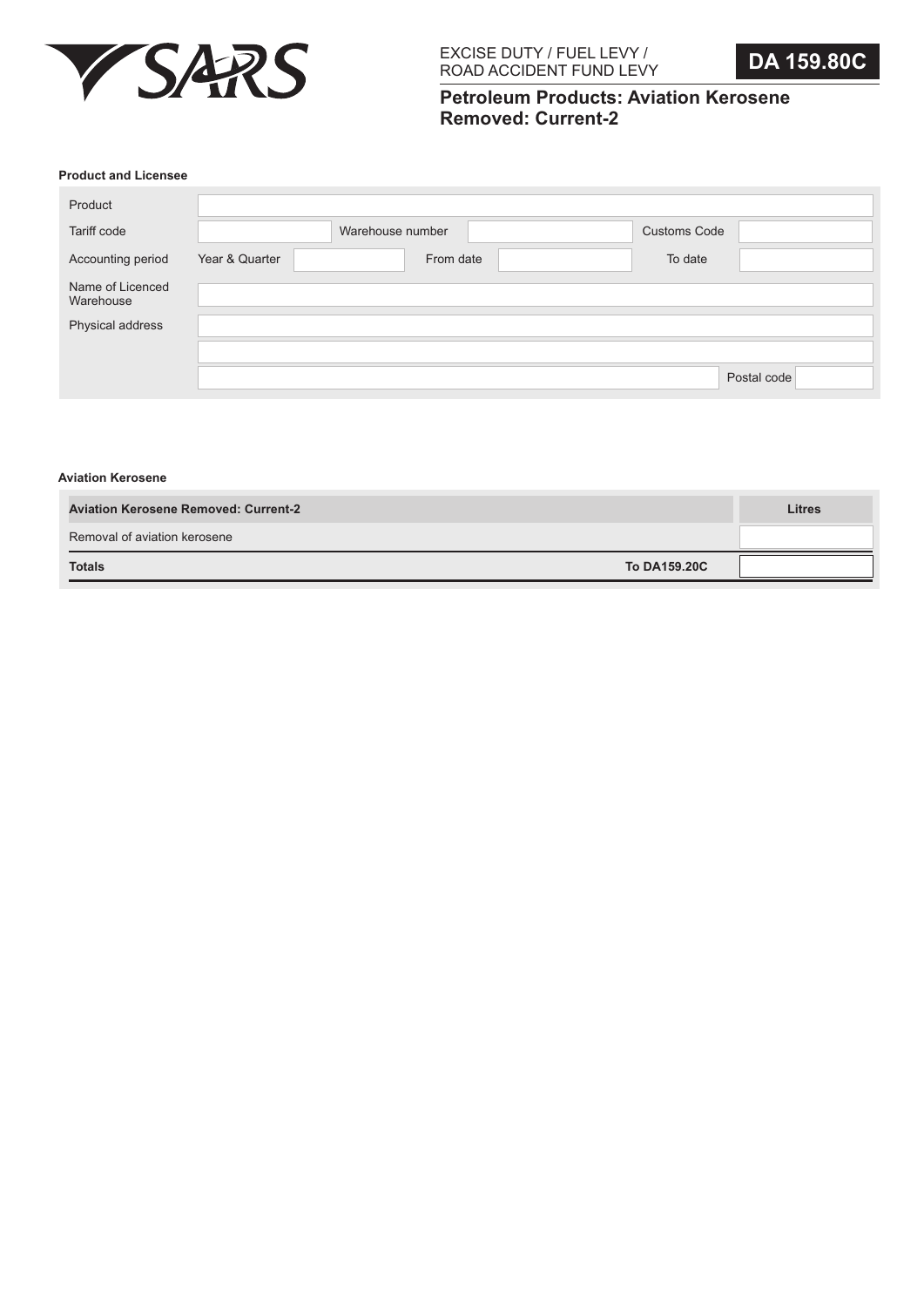

**Petroleum Products: Losses -** *VIS MAJOR***: Current**

#### **Product and Licensee**

|                | Warehouse number | <b>Customs Code</b> |             |
|----------------|------------------|---------------------|-------------|
| Year & Quarter |                  | To date             |             |
|                |                  |                     |             |
|                |                  |                     |             |
|                |                  |                     |             |
|                |                  |                     | Postal code |
|                |                  | From date           |             |

## **Losses -** *VIS MAJOR***: Current**

| <b>Details</b>                | Litres |
|-------------------------------|--------|
|                               |        |
|                               |        |
|                               |        |
|                               |        |
|                               |        |
|                               |        |
|                               |        |
|                               |        |
|                               |        |
|                               |        |
|                               |        |
|                               |        |
|                               |        |
|                               |        |
|                               |        |
|                               |        |
|                               |        |
|                               |        |
|                               |        |
|                               |        |
|                               |        |
|                               |        |
|                               |        |
|                               |        |
|                               |        |
|                               |        |
| To DA159.20A<br><b>Totals</b> |        |

**Notes:** 1. Narrative information supported by volume details must be provided. 2. A copy of the authority of the Commissioner granting the *VIS MAJOR* loss must be attached.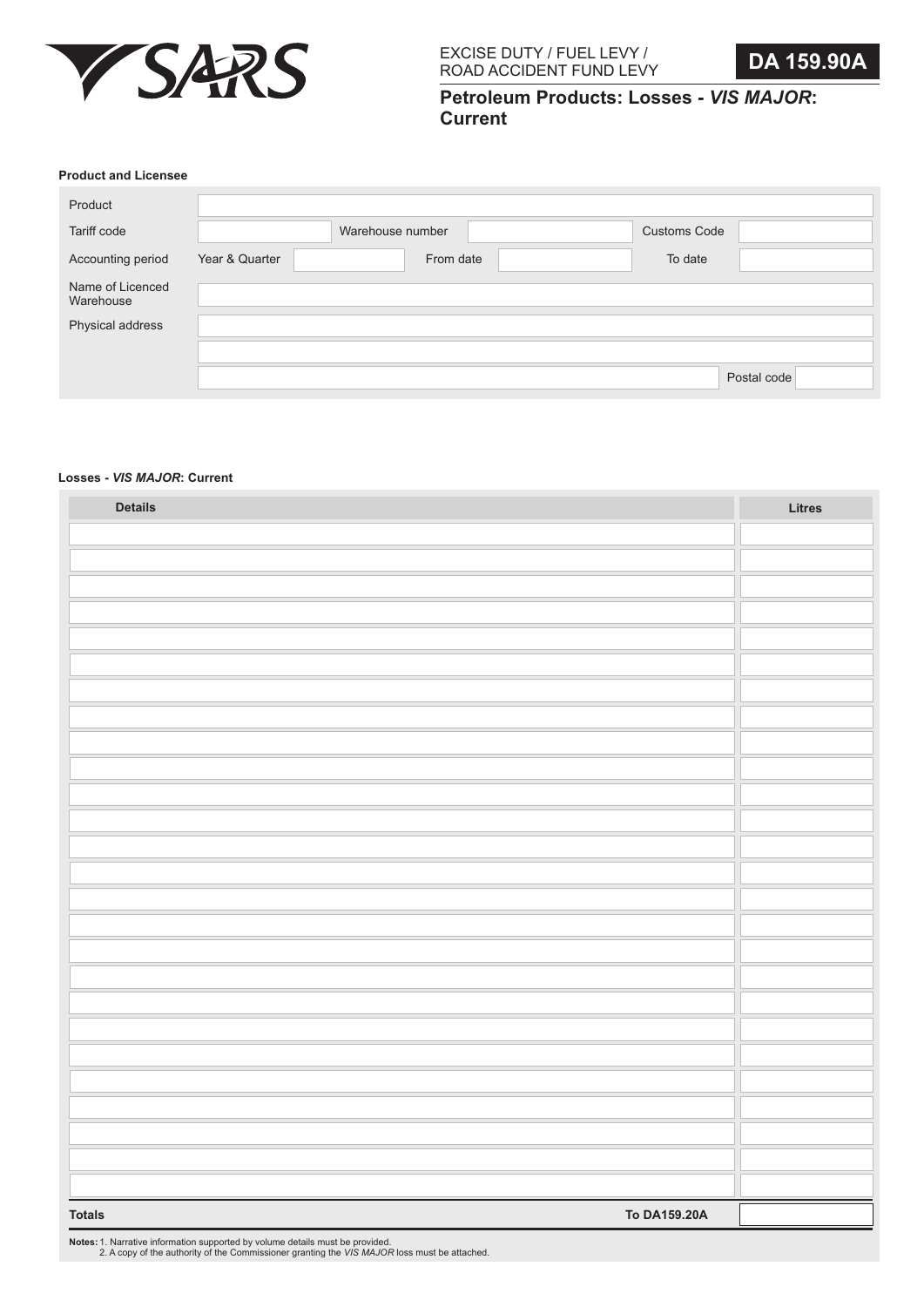

**Petroleum Products: Losses -** *VIS MAJOR***: Current-1**

#### **Product and Licensee**

|                | Warehouse number |                                |
|----------------|------------------|--------------------------------|
| Year & Quarter | From date        |                                |
|                |                  |                                |
|                |                  |                                |
|                |                  |                                |
|                |                  | Postal code                    |
|                |                  | <b>Customs Code</b><br>To date |

## **Losses -** *VIS MAJOR***: Current-1**

| <b>Details</b>                | Litres |
|-------------------------------|--------|
|                               |        |
|                               |        |
|                               |        |
|                               |        |
|                               |        |
|                               |        |
|                               |        |
|                               |        |
|                               |        |
|                               |        |
|                               |        |
|                               |        |
|                               |        |
|                               |        |
|                               |        |
|                               |        |
|                               |        |
|                               |        |
|                               |        |
|                               |        |
|                               |        |
|                               |        |
|                               |        |
|                               |        |
|                               |        |
|                               |        |
| To DA159.20B<br><b>Totals</b> |        |

**Notes:** 1. Narrative information supported by volume details must be provided. 2. A copy of the authority of the Commissioner granting the *VIS MAJOR* loss must be attached.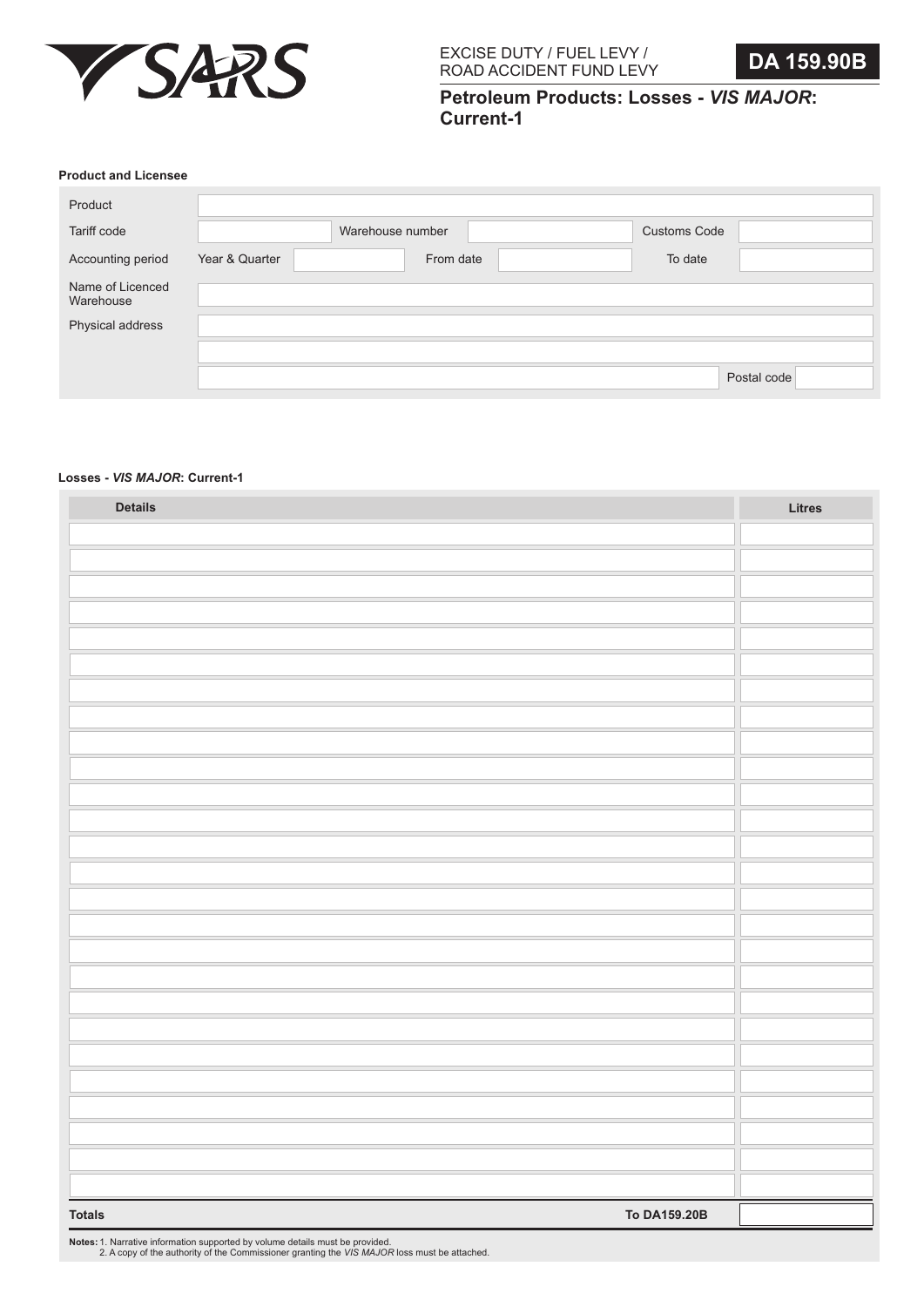

**Petroleum Products: Losses -** *VIS MAJOR***: Current-2**

#### **Product and Licensee**

| Product                       |                |                  |                     |             |
|-------------------------------|----------------|------------------|---------------------|-------------|
| Tariff code                   |                | Warehouse number | <b>Customs Code</b> |             |
| Accounting period             | Year & Quarter | From date        | To date             |             |
| Name of Licenced<br>Warehouse |                |                  |                     |             |
| Physical address              |                |                  |                     |             |
|                               |                |                  |                     |             |
|                               |                |                  |                     | Postal code |

#### **Losses -** *VIS MAJOR***: Current-2**

| <b>Details</b>                | Litres |
|-------------------------------|--------|
|                               |        |
|                               |        |
|                               |        |
|                               |        |
|                               |        |
|                               |        |
|                               |        |
|                               |        |
|                               |        |
|                               |        |
|                               |        |
|                               |        |
|                               |        |
|                               |        |
|                               |        |
|                               |        |
|                               |        |
|                               |        |
|                               |        |
|                               |        |
|                               |        |
|                               |        |
|                               |        |
|                               |        |
|                               |        |
|                               |        |
| To DA159.20C<br><b>Totals</b> |        |

**Notes:** 1. Narrative information supported by volume details must be provided. 2. A copy of the authority of the Commissioner granting the *VIS MAJOR* loss must be attached.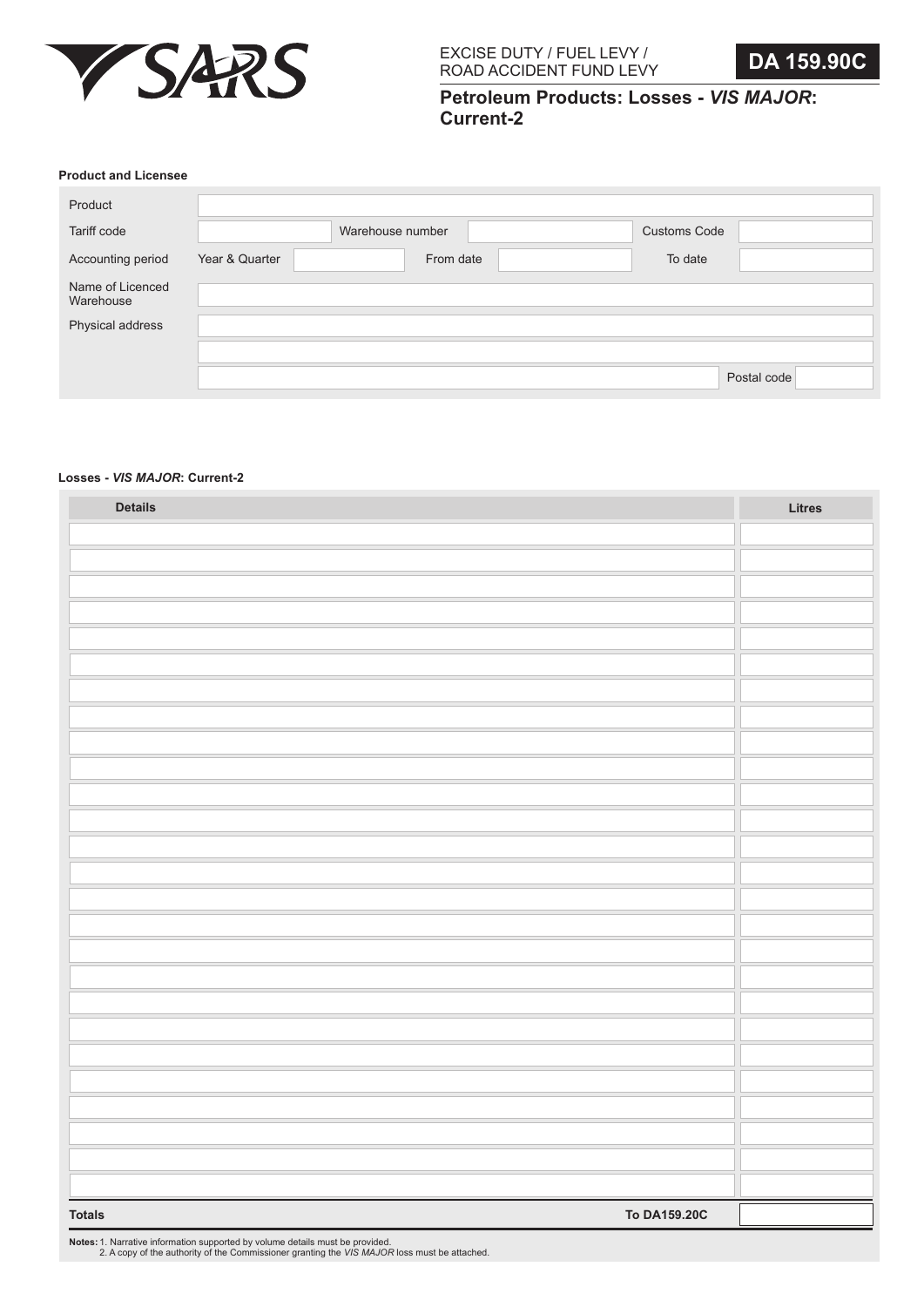

# **Petroleum Products: Other Adjustments (Adjustments after Leaving Warehouse Duty Paid): Current**

#### **Product and Licensee**

|                | Warehouse number | <b>Customs Code</b> |             |
|----------------|------------------|---------------------|-------------|
| Year & Quarter |                  | To date             |             |
|                |                  |                     |             |
|                |                  |                     |             |
|                |                  |                     |             |
|                |                  |                     | Postal code |
|                |                  | From date           |             |

# **Other Adjustments (Adjustments after Leaving Warehouse Duty Paid): Current**

| <b>Details</b>                   | Litres |
|----------------------------------|--------|
|                                  |        |
|                                  |        |
|                                  |        |
|                                  |        |
|                                  |        |
|                                  |        |
|                                  |        |
|                                  |        |
|                                  |        |
|                                  |        |
|                                  |        |
|                                  |        |
|                                  |        |
|                                  |        |
|                                  |        |
|                                  |        |
|                                  |        |
|                                  |        |
|                                  |        |
|                                  |        |
|                                  |        |
|                                  |        |
|                                  |        |
|                                  |        |
|                                  |        |
|                                  |        |
|                                  |        |
| <b>To DA159</b><br><b>Totals</b> |        |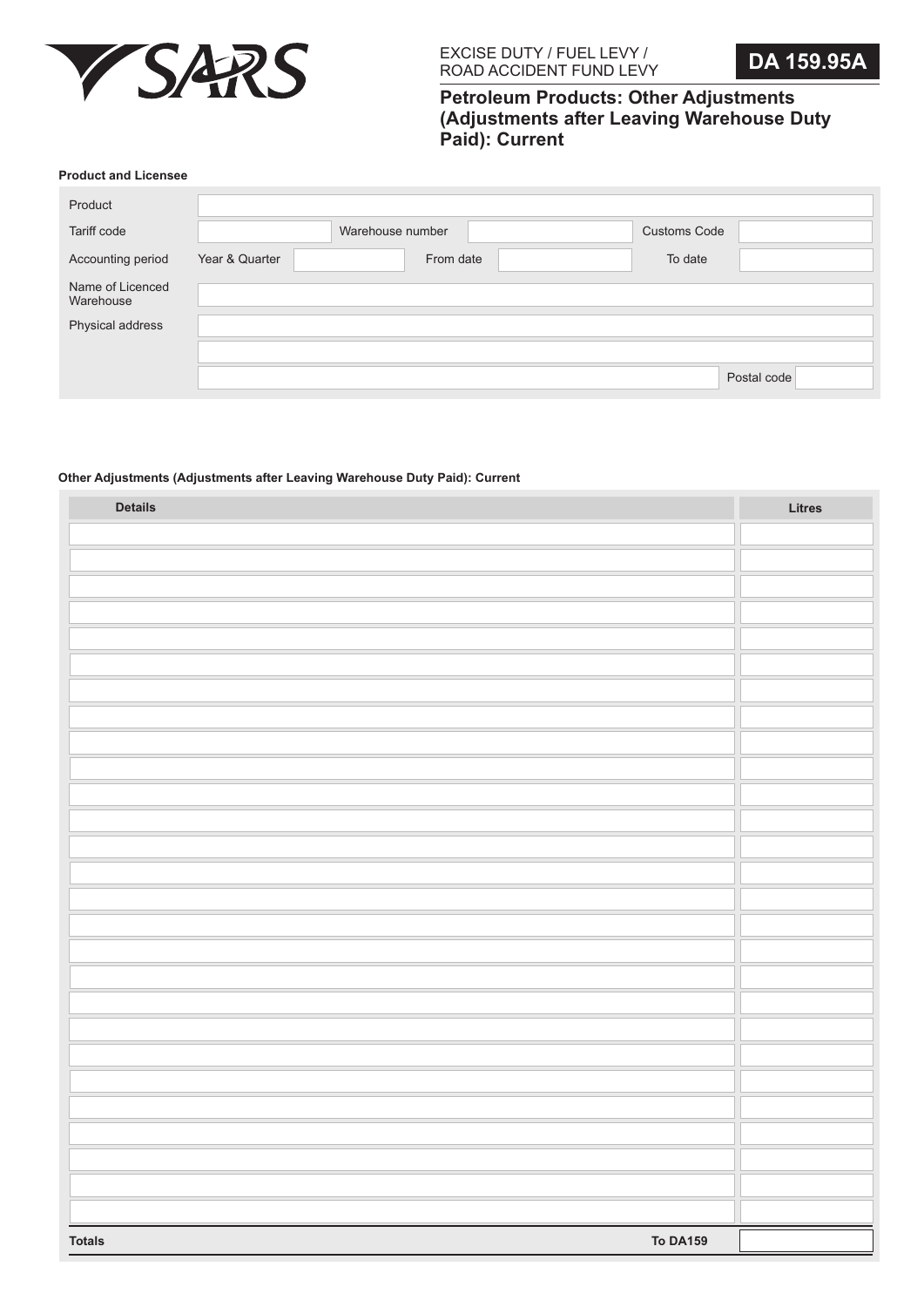

# **Petroleum Products: Other Adjustments (Adjustments after Leaving Warehouse Duty Paid): Current-1**

#### **Product and Licensee**

|                | Warehouse number | <b>Customs Code</b> |             |
|----------------|------------------|---------------------|-------------|
| Year & Quarter | From date        | To date             |             |
|                |                  |                     |             |
|                |                  |                     |             |
|                |                  |                     |             |
|                |                  |                     | Postal code |
|                |                  |                     |             |

## **Other Adjustments (Adjustments after Leaving Warehouse Duty Paid): Current-1**

| <b>Details</b>                   | Litres |
|----------------------------------|--------|
|                                  |        |
|                                  |        |
|                                  |        |
|                                  |        |
|                                  |        |
|                                  |        |
|                                  |        |
|                                  |        |
|                                  |        |
|                                  |        |
|                                  |        |
|                                  |        |
|                                  |        |
|                                  |        |
|                                  |        |
|                                  |        |
|                                  |        |
|                                  |        |
|                                  |        |
|                                  |        |
|                                  |        |
|                                  |        |
|                                  |        |
|                                  |        |
|                                  |        |
|                                  |        |
|                                  |        |
| <b>To DA159</b><br><b>Totals</b> |        |